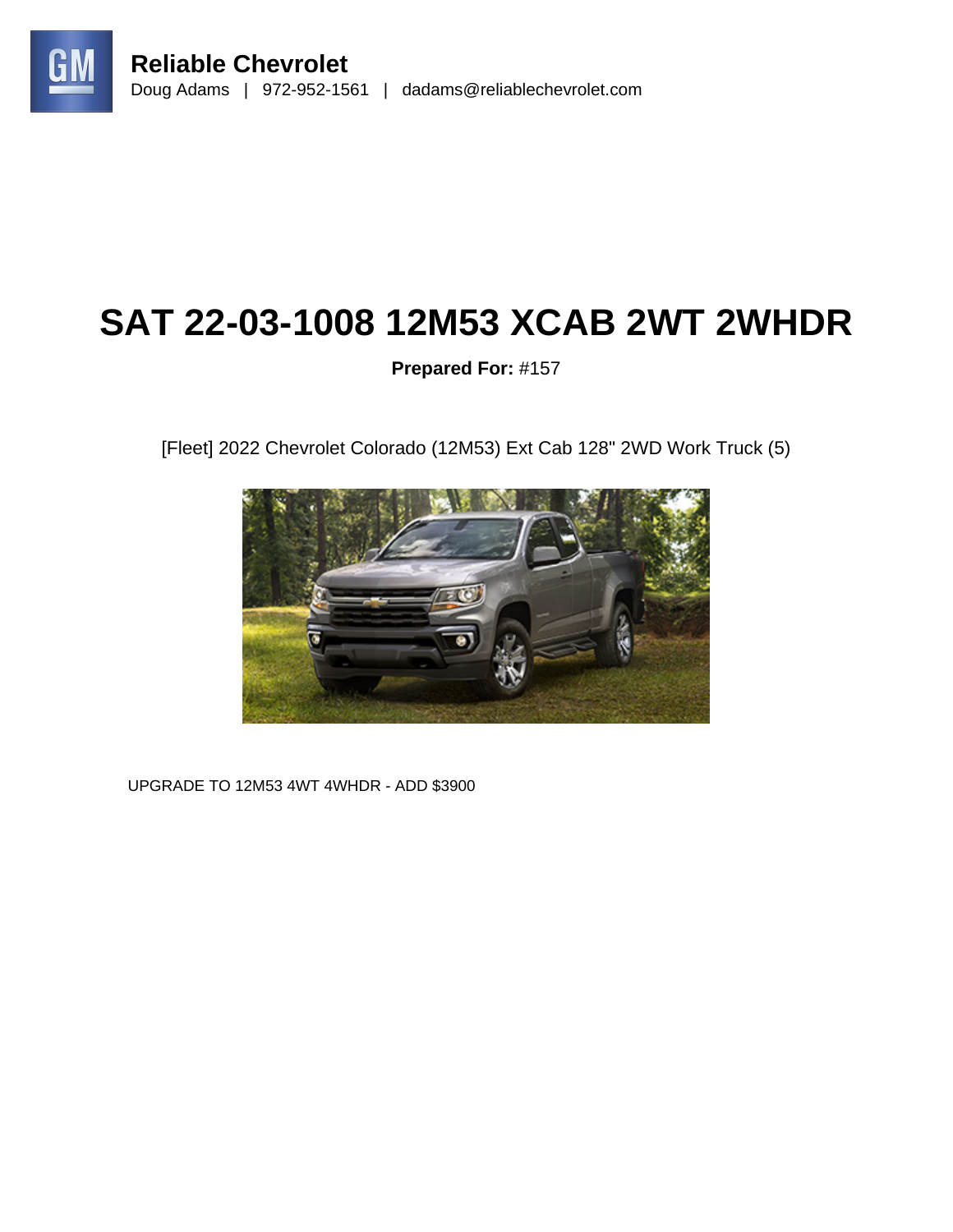

# **Price Summary**

|                           | <b>MSRP</b> |
|---------------------------|-------------|
| <b>Base Price</b>         | \$25,200.00 |
| <b>Total Options</b>      | \$0.00      |
| Vehicle Subtotal          | \$25,200.00 |
| <b>Destination Charge</b> | \$1,195.00  |
| <b>Grand Total</b>        | \$26,395.00 |

This document contains information considered Confidential between GM and its Clients uniquely. The information provided is not intended for public disclosure. Prices, specifications, and availability are subject to change without notice, and do not include certain fees, taxes and charges that may be required by law or vary by manufacturer or region. Performance figures are guidelines only, and actual performance may vary. Photos may not represent actual vehicles or exact configurations. Content based on report preparer's input is subject to the accuracy of the input provided.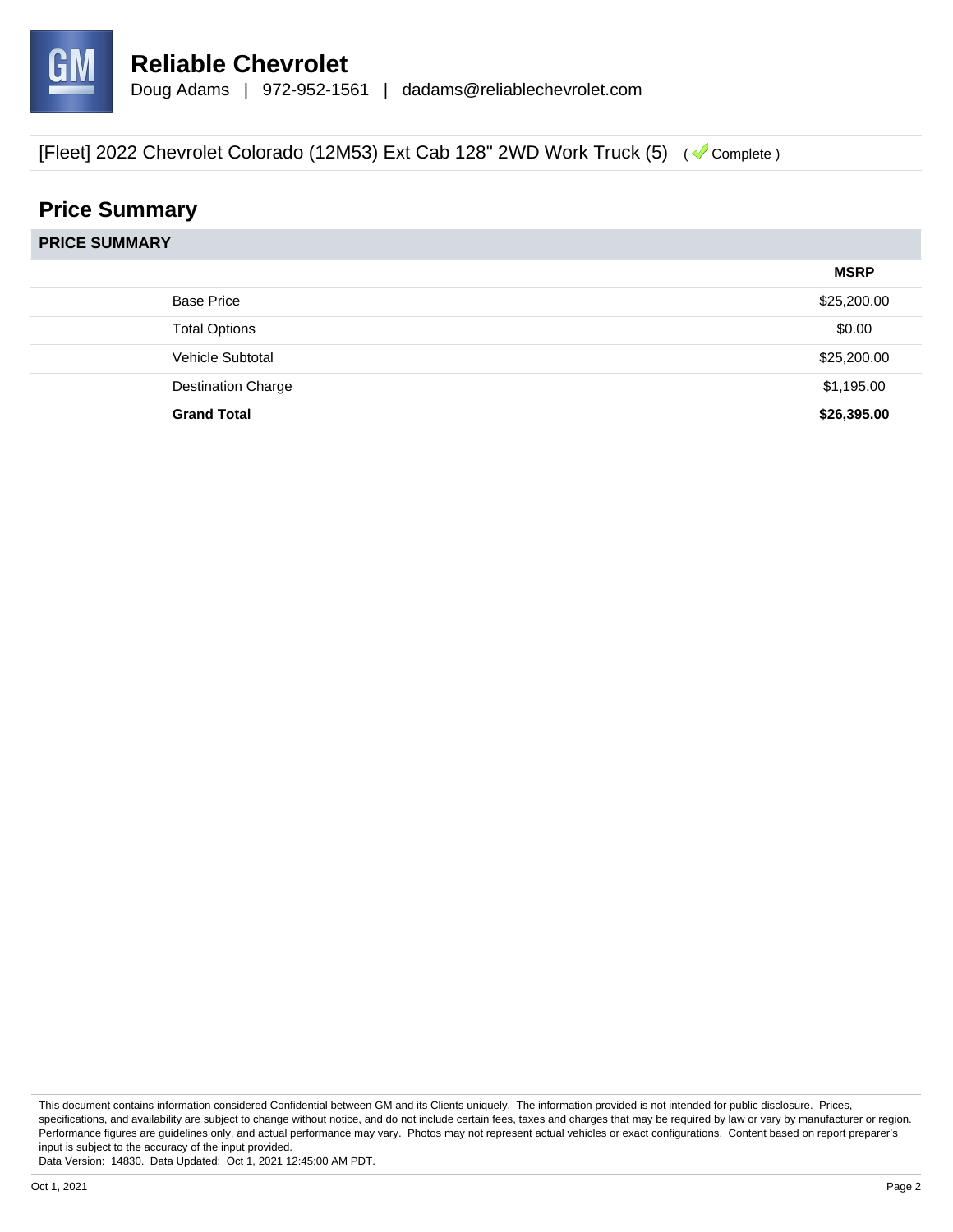

# **Optional Equipment**

| <b>EMISSIONS</b> |                                                                                                                                                                                                                                                                                                                                                                                                                                                                                                                                                                                                                                                                                                          |                               |                              |             |
|------------------|----------------------------------------------------------------------------------------------------------------------------------------------------------------------------------------------------------------------------------------------------------------------------------------------------------------------------------------------------------------------------------------------------------------------------------------------------------------------------------------------------------------------------------------------------------------------------------------------------------------------------------------------------------------------------------------------------------|-------------------------------|------------------------------|-------------|
| <b>CODE</b>      | <b>DESCRIPTION</b>                                                                                                                                                                                                                                                                                                                                                                                                                                                                                                                                                                                                                                                                                       | <b>FRONT</b><br><b>WEIGHT</b> | <b>REAR</b><br><b>WEIGHT</b> | <b>MSRP</b> |
| FE9              | Emissions, Federal requirements                                                                                                                                                                                                                                                                                                                                                                                                                                                                                                                                                                                                                                                                          | $0.00$ lbs                    | $0.00$ lbs                   | \$0.00      |
| NB <sub>8</sub>  | Emissions override, California (allows a dealer in states that<br>require California emissions - California, Connecticut,<br>Delaware, Maryland, Massachusetts, New Jersey, New York,<br>Oregon, Pennsylvania, Rhode Island or Washington - to order<br>Federal emissions for a vehicle that will be registered in a<br>state that has Federal emission requirements). Do not use for<br>vehicles that will be registered in California, Connecticut,<br>Delaware, Maryland, Massachusetts, New Jersey, New York,<br>Oregon, Pennsylvania, Rhode Island or Washington.<br>(Requires (FE9) Federal emissions requirements. Not<br>available in Maine or Vermont.)                                         | $0.00$ lbs                    | $0.00$ lbs                   | \$0.00      |
| NB <sub>9</sub>  | Emissions override, state-specific (for dealers ordering<br>vehicles in (YF5) or (NE1) emission states - California,<br>Connecticut, Delaware, Maine, Maryland, Massachusetts,<br>New Jersey, New York, Oregon, Pennsylvania, Rhode Island,<br>Vermont and Washington). (Allows a California dealer (YF5<br>emissions) to order (NE1) emissions with (NB9) emissions<br>override code for registration in (NE1) states; or, a<br>Connecticut, Delaware, Maine, Maryland, Massachusetts,<br>New Jersey, New York, Oregon, Pennsylvania, Rhode Island,<br>Vermont and Washington dealer (NE1 emissions) to order<br>(YF5) emissions with (NB9) emissions override code for<br>registration in California.) | $0.00$ lbs                    | $0.00$ lbs                   | \$0.00      |
| NC7              | Emissions override, Federal (for vehicles ordered by dealers<br>in Federal emission states with (YF5) or (NE1) emissions -<br>Not required for vehicles being shipped to California,<br>Connecticut, Delaware, Maine, Maryland, Massachusetts,<br>New Jersey, New York, Oregon, Pennsylvania, Rhode Island,<br>Vermont or Washington). (Requires (YF5) California state<br>emissions requirements or (NE1) Connecticut, Delaware,<br>Maine, Maryland, Massachusetts, New Jersey, New York,<br>Oregon, Pennsylvania, Rhode Island, Vermont or Washington<br>state emissions requirements.)                                                                                                                | $0.00$ lbs                    | $0.00$ lbs                   | \$0.00      |
| NE <sub>1</sub>  | Emissions, Connecticut, Delaware, Maine, Maryland,<br>Massachusetts, New Jersey, New York, Oregon,<br>Pennsylvania, Rhode Island, Vermont and Washington state<br>requirements                                                                                                                                                                                                                                                                                                                                                                                                                                                                                                                           | $0.00$ lbs                    | $0.00$ lbs                   | \$0.00      |
| YF <sub>5</sub>  | Emissions, California state requirements                                                                                                                                                                                                                                                                                                                                                                                                                                                                                                                                                                                                                                                                 | $0.00$ lbs                    | $0.00$ lbs                   | \$0.00      |

This document contains information considered Confidential between GM and its Clients uniquely. The information provided is not intended for public disclosure. Prices, specifications, and availability are subject to change without notice, and do not include certain fees, taxes and charges that may be required by law or vary by manufacturer or region. Performance figures are guidelines only, and actual performance may vary. Photos may not represent actual vehicles or exact configurations. Content based on report preparer's input is subject to the accuracy of the input provided.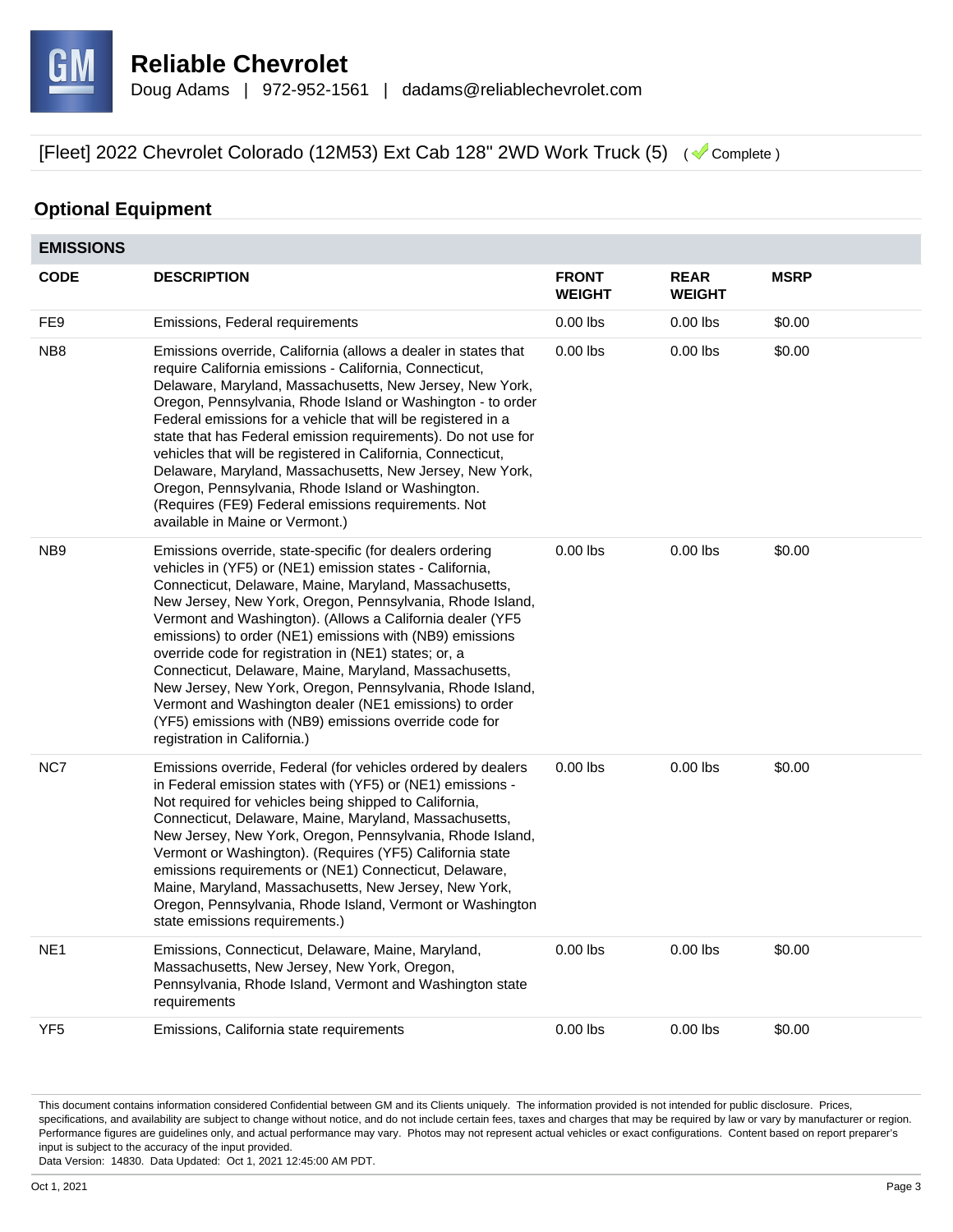

| <b>ENGINE</b>       |                                                                                                                                                                 |                               |                              |             |
|---------------------|-----------------------------------------------------------------------------------------------------------------------------------------------------------------|-------------------------------|------------------------------|-------------|
| <b>CODE</b>         | <b>DESCRIPTION</b>                                                                                                                                              | <b>FRONT</b><br><b>WEIGHT</b> | <b>REAR</b><br><b>WEIGHT</b> | <b>MSRP</b> |
| <b>LCV</b>          | Engine, 2.5L I4, DI, DOHC, VVT (200 hp [149.0 kW] @ 6300<br>rpm, 191 lb-ft of torque [259 N-m] @ 4400 rpm) (STD) (Not<br>included on Crew Cab Long Box models.) | $0.00$ lbs                    | $0.00$ lbs                   | Inc.        |
| <b>LGZ</b>          | Engine, 3.6L DI DOHC V6 VVT (308 hp [230.0 kW] @ 6800<br>rpm, 275 lb-ft of torque [373 N-m] @ 4000 rpm) (Standard on<br>Crew Cab Long Box models.)              | $0.00$ lbs                    | $0.00$ lbs                   | \$1,485.00  |
| <b>TRANSMISSION</b> |                                                                                                                                                                 |                               |                              |             |
| <b>CODE</b>         | <b>DESCRIPTION</b>                                                                                                                                              | <b>FRONT</b><br><b>WEIGHT</b> | <b>REAR</b><br><b>WEIGHT</b> | <b>MSRP</b> |
| M5T                 | Transmission, 8-speed automatic (Included and only available<br>with (LGZ) 3.6L DI DOHC V6 engine.)                                                             | $0.00$ lbs                    | $0.00$ lbs                   | \$0.00      |
| <b>MYB</b>          | Transmission, 6-speed automatic, HMD, 6L50 (STD)<br>(Included and only available with (LCV) 2.5L I4 engine.)                                                    | $0.00$ lbs                    | $0.00$ lbs                   | \$0.00      |
| <b>GVWR</b>         |                                                                                                                                                                 |                               |                              |             |
| <b>CODE</b>         | <b>DESCRIPTION</b>                                                                                                                                              | <b>FRONT</b><br><b>WEIGHT</b> | <b>REAR</b><br><b>WEIGHT</b> | <b>MSRP</b> |
| CH <sub>9</sub>     | GVWR, 5700 lbs. (2585 kg) (Standard on Extended Cab<br>models with (LGZ) 3.6L DI DOHC V6 engine only.)                                                          | $0.00$ lbs                    | $0.00$ lbs                   | \$0.00      |
| <b>CHL</b>          | GVWR, 5400 lbs. (2449 kg) (STD) (Standard on Extended<br>Cab models with (LCV) 2.5L I4 engine only.)                                                            | $0.00$ lbs                    | $0.00$ lbs                   | \$0.00      |
| <b>AXLE</b>         |                                                                                                                                                                 |                               |                              |             |
| <b>CODE</b>         | <b>DESCRIPTION</b>                                                                                                                                              | <b>FRONT</b><br><b>WEIGHT</b> | <b>REAR</b><br><b>WEIGHT</b> | <b>MSRP</b> |
| GT <sub>5</sub>     | Rear axle, 4.10 ratio (Requires (LCV) 2.5L I4 engine. Not<br>included on Crew Cab Long Box models.)                                                             | $0.00$ lbs                    | $0.00$ lbs                   | \$0.00      |
| GU <sub>6</sub>     | Rear axle, 3.42 ratio (Requires (LGZ) 3.6L DI DOHC V6<br>engine.)                                                                                               | $0.00$ lbs                    | $0.00$ lbs                   | \$0.00      |
|                     | PREFERRED EQUIPMENT GROUP                                                                                                                                       |                               |                              |             |
| <b>CODE</b>         | <b>DESCRIPTION</b>                                                                                                                                              | <b>FRONT</b><br><b>WEIGHT</b> | <b>REAR</b><br><b>WEIGHT</b> | <b>MSRP</b> |
| 2WT                 | Work Truck Preferred Equipment Group includes standard<br>equipment                                                                                             | $0.00$ lbs                    | $0.00$ lbs                   | \$0.00      |

This document contains information considered Confidential between GM and its Clients uniquely. The information provided is not intended for public disclosure. Prices, specifications, and availability are subject to change without notice, and do not include certain fees, taxes and charges that may be required by law or vary by manufacturer or region. Performance figures are guidelines only, and actual performance may vary. Photos may not represent actual vehicles or exact configurations. Content based on report preparer's input is subject to the accuracy of the input provided.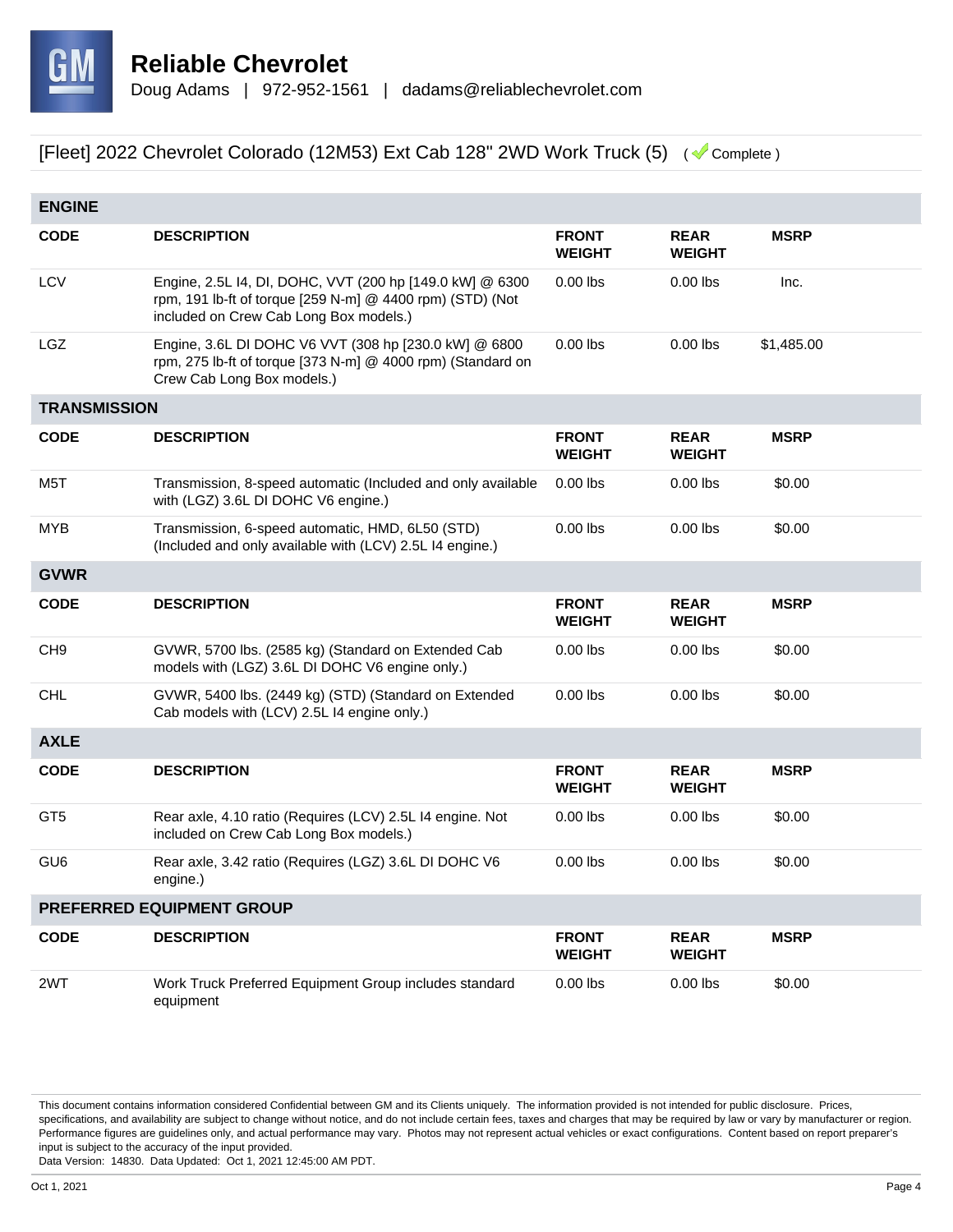

| <b>WHEELS</b>     |                                                                                                                                                                                                                                 |                               |                              |             |
|-------------------|---------------------------------------------------------------------------------------------------------------------------------------------------------------------------------------------------------------------------------|-------------------------------|------------------------------|-------------|
| <b>CODE</b>       | <b>DESCRIPTION</b>                                                                                                                                                                                                              | <b>FRONT</b><br><b>WEIGHT</b> | <b>REAR</b><br><b>WEIGHT</b> | <b>MSRP</b> |
| <b>RAP</b>        | Wheels, 17" x 8" (43.2 cm x 20.3 cm) Ultra Silver Metallic<br>steel (STD)                                                                                                                                                       | $0.00$ lbs                    | $0.00$ lbs                   | \$0.00      |
| <b>RCV</b>        | Wheels, 18" x 8.5" (45.7 cm x 21.6 cm) Dark Argent Metallic<br>cast aluminum (Included and only available with (WGV)<br>Custom Special Edition. Includes (QIA) 265/60R18 all-season,<br>blackwall tires.)                       | $0.00$ lbs                    | $0.00$ lbs                   | \$0.00      |
| <b>UHN</b>        | Wheels, 18" x 8.5" (45.7 cm x 21.6 cm) aluminum transit<br>wheel (Requires (SKY) LPO, 18" (45.7 cm) 5-spoke gloss<br>black aluminum wheels.)                                                                                    | $0.00$ lbs                    | $0.00$ lbs                   | \$0.00      |
| <b>TIRES</b>      |                                                                                                                                                                                                                                 |                               |                              |             |
| <b>CODE</b>       | <b>DESCRIPTION</b>                                                                                                                                                                                                              | <b>FRONT</b><br><b>WEIGHT</b> | <b>REAR</b><br><b>WEIGHT</b> | <b>MSRP</b> |
| QHR               | Tires, 255/65R17 all-season, blackwall (STD)                                                                                                                                                                                    | $0.00$ lbs                    | $0.00$ lbs                   | \$0.00      |
| QIA               | Tires, 265/60R18 all-season, blackwall (Included and only<br>available with any 18" wheels.)                                                                                                                                    | $0.00$ lbs                    | $0.00$ lbs                   | \$0.00      |
| <b>SPARE TIRE</b> |                                                                                                                                                                                                                                 |                               |                              |             |
| <b>CODE</b>       | <b>DESCRIPTION</b>                                                                                                                                                                                                              | <b>FRONT</b><br><b>WEIGHT</b> | <b>REAR</b><br><b>WEIGHT</b> | <b>MSRP</b> |
| QDC               | Tire, compact spare T175/90D18, blackwall (STD) (Requires<br>(RTX) 18" x 4.5" (45.7 cm x 11.4 cm) Black cast aluminum,<br>compact wheel. Standard with (LCV) 2.5L I4 engine only. Not<br>included on Crew Cab Long Box models.) | $0.00$ lbs                    | $0.00$ lbs                   | \$0.00      |
| ZAO               | Tire, spare 255/65R17 all-season, blackwall (Included and<br>only available with (LGZ) 3.6L DI DOHC V6 engine or (LWN)<br>2.8L Duramax Turbo-Diesel engine.)                                                                    | $0.00$ lbs                    | $0.00$ lbs                   | \$0.00      |
| <b>PAINT</b>      |                                                                                                                                                                                                                                 |                               |                              |             |
| <b>CODE</b>       | <b>DESCRIPTION</b>                                                                                                                                                                                                              | <b>FRONT</b><br><b>WEIGHT</b> | <b>REAR</b><br>WEIGHT        | <b>MSRP</b> |
| G16               | Crush (Additional charge - premium paint.)                                                                                                                                                                                      | $0.00$ lbs                    | $0.00$ lbs                   | \$395.00    |
| G9K               | Satin Steel Metallic                                                                                                                                                                                                            | $0.00$ lbs                    | $0.00$ lbs                   | \$0.00      |
| GAZ               | Summit White                                                                                                                                                                                                                    | $0.00$ lbs                    | $0.00$ lbs                   | \$0.00      |
| GBA               | <b>Black</b>                                                                                                                                                                                                                    | $0.00$ lbs                    | $0.00$ lbs                   | \$0.00      |
| GLT               | Bright Blue Metallic (Additional charge - premium paint.)                                                                                                                                                                       | $0.00$ lbs                    | $0.00$ lbs                   | \$395.00    |
| <b>GSK</b>        | Cherry Red Tintcoat (Additional charge - premium paint.)                                                                                                                                                                        | $0.00$ lbs                    | $0.00$ lbs                   | \$495.00    |

This document contains information considered Confidential between GM and its Clients uniquely. The information provided is not intended for public disclosure. Prices, specifications, and availability are subject to change without notice, and do not include certain fees, taxes and charges that may be required by law or vary by manufacturer or region. Performance figures are guidelines only, and actual performance may vary. Photos may not represent actual vehicles or exact configurations. Content based on report preparer's input is subject to the accuracy of the input provided.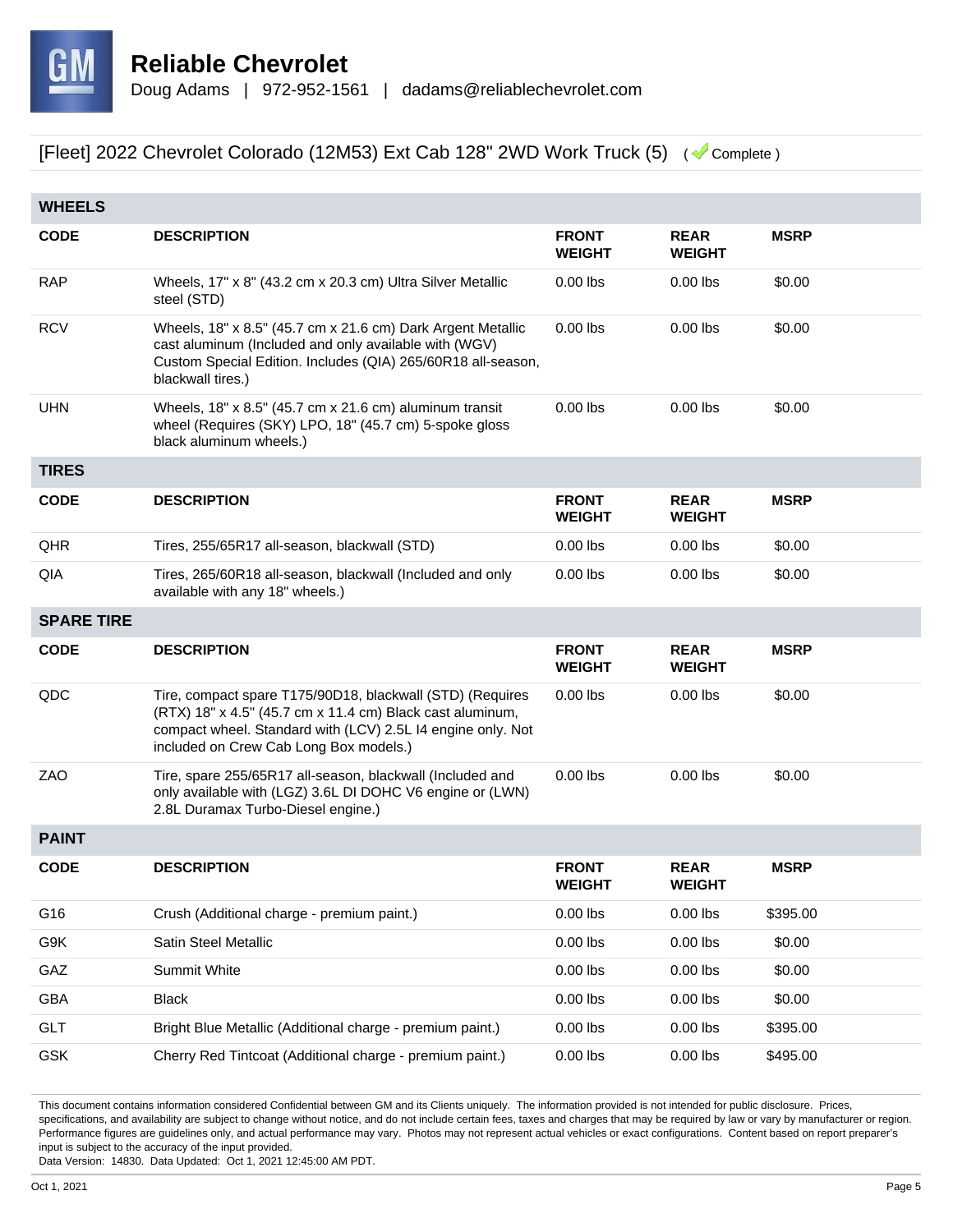

| <b>SEAT TYPE</b>                      |                                                                                                                                                                                                                                                                                                                                                                     |                               |                              |             |  |
|---------------------------------------|---------------------------------------------------------------------------------------------------------------------------------------------------------------------------------------------------------------------------------------------------------------------------------------------------------------------------------------------------------------------|-------------------------------|------------------------------|-------------|--|
| <b>CODE</b>                           | <b>DESCRIPTION</b>                                                                                                                                                                                                                                                                                                                                                  | <b>FRONT</b><br><b>WEIGHT</b> | <b>REAR</b><br><b>WEIGHT</b> | <b>MSRP</b> |  |
| AR7                                   | Seats, front bucket (STD)                                                                                                                                                                                                                                                                                                                                           | $0.00$ lbs                    | $0.00$ lbs                   | \$0.00      |  |
| <b>SEAT TRIM</b>                      |                                                                                                                                                                                                                                                                                                                                                                     |                               |                              |             |  |
| <b>CODE</b>                           | <b>DESCRIPTION</b>                                                                                                                                                                                                                                                                                                                                                  | <b>FRONT</b><br><b>WEIGHT</b> | <b>REAR</b><br><b>WEIGHT</b> | <b>MSRP</b> |  |
| H <sub>2</sub> Q                      | Jet Black/Dark Ash, Vinyl seat trim                                                                                                                                                                                                                                                                                                                                 | $0.00$ lbs                    | $0.00$ lbs                   | \$0.00      |  |
| H <sub>2</sub> R                      | Jet Black/Dark Ash, Cloth seat trim                                                                                                                                                                                                                                                                                                                                 | $0.00$ lbs                    | $0.00$ lbs                   | \$0.00      |  |
| <b>RADIO</b>                          |                                                                                                                                                                                                                                                                                                                                                                     |                               |                              |             |  |
| <b>CODE</b>                           | <b>DESCRIPTION</b>                                                                                                                                                                                                                                                                                                                                                  | <b>FRONT</b><br><b>WEIGHT</b> | <b>REAR</b><br><b>WEIGHT</b> | <b>MSRP</b> |  |
| <b>IOR</b>                            | Audio system, Chevrolet Infotainment 3 system 7" diagonal<br>color touchscreen, AM/FM stereo. Additional features for<br>compatible phones include: Bluetooth audio streaming for 2<br>active devices, voice command pass-through to phone, Apple<br>CarPlay and Android Auto capable (STD)                                                                         | $0.00$ lbs                    | $0.00$ lbs                   | \$0.00      |  |
| <b>ADDITIONAL EQUIPMENT - PACKAGE</b> |                                                                                                                                                                                                                                                                                                                                                                     |                               |                              |             |  |
|                                       |                                                                                                                                                                                                                                                                                                                                                                     |                               |                              |             |  |
| <b>CODE</b>                           | <b>DESCRIPTION</b>                                                                                                                                                                                                                                                                                                                                                  | <b>FRONT</b><br><b>WEIGHT</b> | <b>REAR</b><br><b>WEIGHT</b> | <b>MSRP</b> |  |
| <b>PCN</b>                            | WT Convenience Package includes (ATG) Remote Keyless<br>Entry, (UTJ) theft-deterrent system, (K34) electronic cruise<br>control, (PPA) EZ-Lift tailgate and (A91) Remote locking<br>tailgate                                                                                                                                                                        | $0.00$ lbs                    | $0.00$ lbs                   | \$530.00    |  |
| <b>PCZ</b>                            | WT Appearance Package includes (D75) body-color door<br>handles and (DL6) body-color mirrors (Requires Fleet or<br>Government order type. Not available with (WGV) Custom<br>Special Edition or (01U) Special Paint.)                                                                                                                                               | $0.00$ lbs                    | $0.00$ lbs                   | \$170.00    |  |
| WGV                                   | Custom Special Edition includes body-color grille, (RCV) 18" x<br>8.5" Dark Argent Metallic cast aluminum wheels, (QIA)<br>265/60R18 all-season, blackwall tires, (VT5) body-color rear<br>bumper, (D75) body-color door handles, (DL6) body-color<br>mirrors with (9B7) drivers spotter mirror (Requires (LCV) 2.5L<br>14 engine or (LGZ) 3.6L DOHC DI V6 engine.) | $0.00$ lbs                    | $0.00$ lbs                   | \$1,135.00  |  |
|                                       | <b>ADDITIONAL EQUIPMENT - MECHANICAL</b>                                                                                                                                                                                                                                                                                                                            |                               |                              |             |  |
| <b>CODE</b>                           | <b>DESCRIPTION</b>                                                                                                                                                                                                                                                                                                                                                  | <b>FRONT</b><br><b>WEIGHT</b> | <b>REAR</b><br><b>WEIGHT</b> | <b>MSRP</b> |  |

This document contains information considered Confidential between GM and its Clients uniquely. The information provided is not intended for public disclosure. Prices, specifications, and availability are subject to change without notice, and do not include certain fees, taxes and charges that may be required by law or vary by manufacturer or region. Performance figures are guidelines only, and actual performance may vary. Photos may not represent actual vehicles or exact configurations. Content based on report preparer's input is subject to the accuracy of the input provided.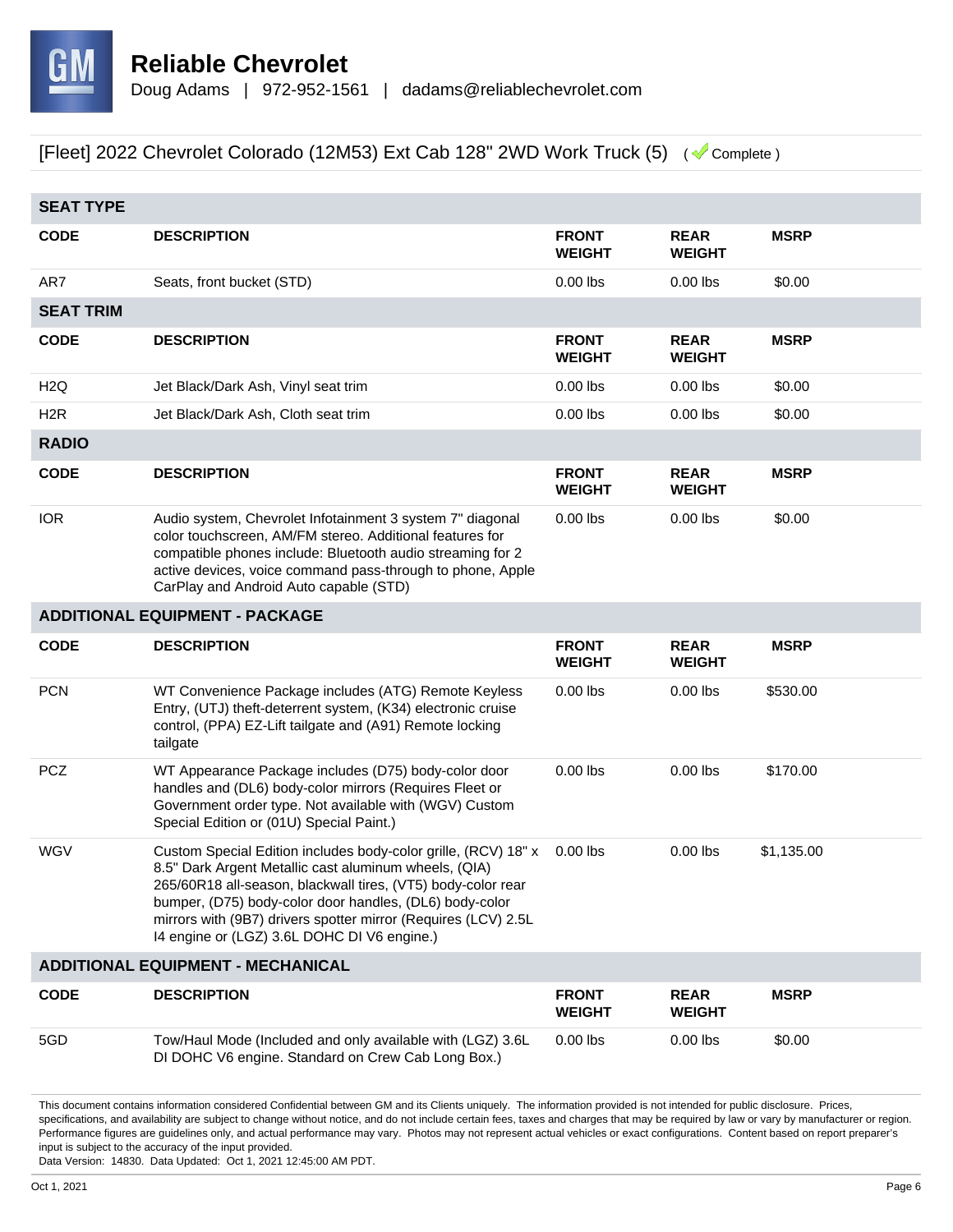

#### **ADDITIONAL EQUIPMENT - MECHANICAL CODE DESCRIPTION FRONT WEIGHT REAR WEIGHT MSRP** 8E1 Fuel, additional 3-gallons 3 gallons of fuel in addition to normal assembly plant fill (Requires a fleet or government order type.) 0.00 lbs 0.00 lbs \$18.00 CTT Hitch Guidance dynamic single line to aid in truck trailer alignment for hitching (Included and only available with (LGZ) 3.6L DI DOHC V6 engine. Standard on Crew Cab Long Box.) 0.00 lbs 0.00 lbs \$0.00 G80 Differential, automatic locking rear (Available with (LCV) 2.5L I4 engine. Requires (Z82) Trailering Package when (LGZ) 3.6L DI DOHC V6 engine is ordered. Standard on Crew Cab Long Bed models.) 0.00 lbs 0.00 lbs \$325.00 JL1 Trailer brake controller, integrated (Requires (Z82) Trailering Package with (LGZ) 3.6L DI DOHC V6 engine. Not available with (LCV) 2.5L I4 engine.) 0.00 lbs 0.00 lbs \$230.00 K05 Engine block heater 0.00 lbs 0.00 lbs \$100.00 Z82 Trailering Package, heavy-duty includes trailer hitch and 7-pin connector (Requires (G80) automatic locking rear differential and (LGZ) 3.6L DI DOHC V6 engine. Standard on Crew Cab Long Box models.) 0.00 lbs 0.00 lbs \$250.00 **ADDITIONAL EQUIPMENT - EXTERIOR CODE DESCRIPTION FRONT WEIGHT REAR WEIGHT MSRP** 01U Special Exterior Color Required with any special paint selection. All normally body colored non-sheet metal parts will be black. Door handles and mirrors will be grain black on Work Truck. (Requires a Fleet or Government order type. May require extra lead time and GM will require 5 orders before sending to the plant. 0.00 lbs 0.00 lbs \$425.00 9B7 Mirror, spotter located in corner of driver-side outside mirror (Included and only available with (WGV) Custom Special Edition.) 0.00 lbs 0.00 lbs \$0.00 9M4 Decal and name plate delete, tailgate (Requires a fleet or government order type. Requires (E63) pickup box.) 0.00 lbs 0.00 lbs \$0.00 9V5 Paints, solid, Woodland Green All normally body colored nonsheet metal parts will be black. Door handles and mirrors will be grain black on Work Truck. (Requires a fleet or government order type. Requires (01U) Special Exterior Color.) 0.00 lbs 0.00 lbs \$0.00

This document contains information considered Confidential between GM and its Clients uniquely. The information provided is not intended for public disclosure. Prices, specifications, and availability are subject to change without notice, and do not include certain fees, taxes and charges that may be required by law or vary by manufacturer or region. Performance figures are guidelines only, and actual performance may vary. Photos may not represent actual vehicles or exact configurations. Content based on report preparer's input is subject to the accuracy of the input provided.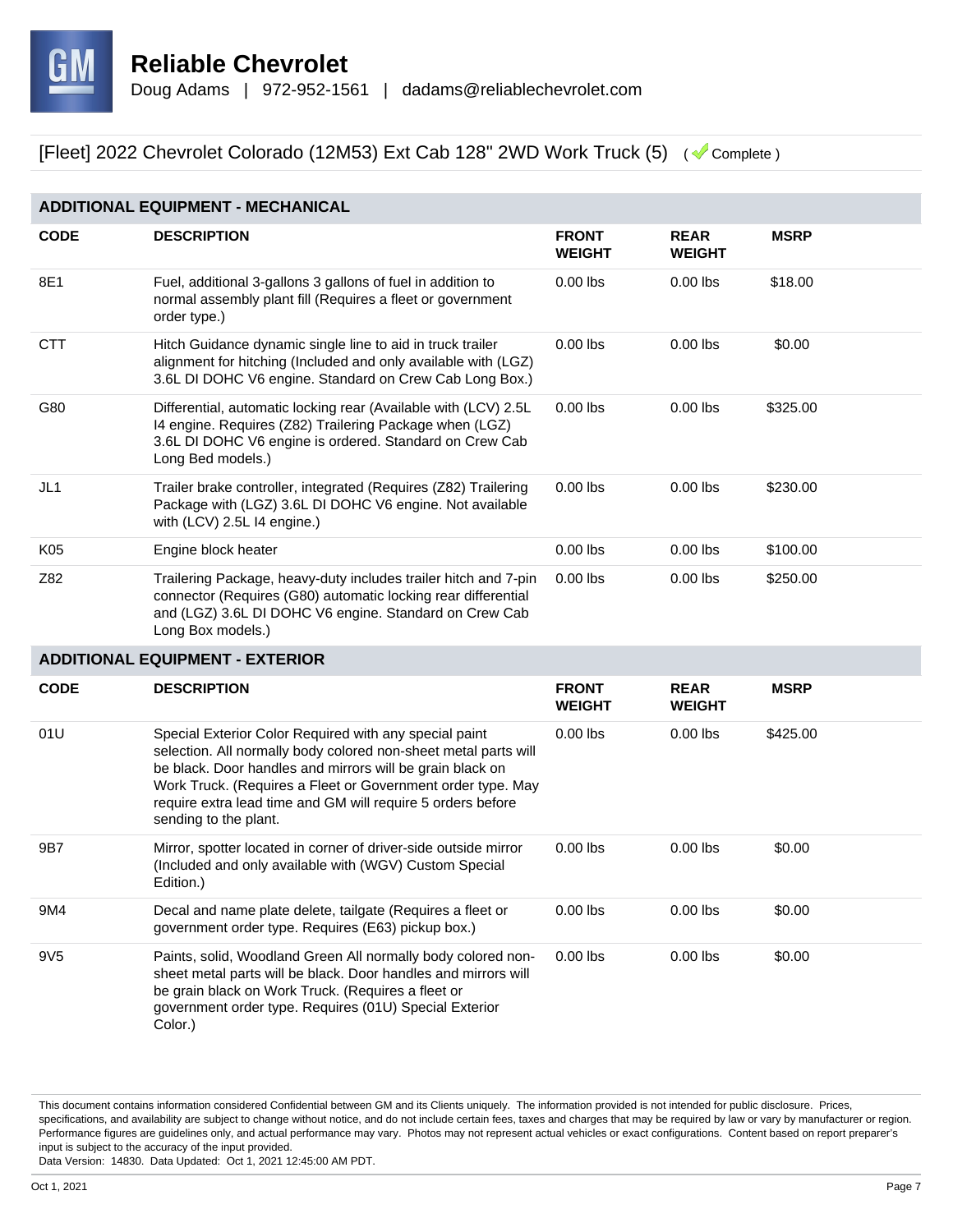

| <b>ADDITIONAL EQUIPMENT - EXTERIOR</b> |                                                                                                                                                                                                                                                                                          |                               |                              |             |  |
|----------------------------------------|------------------------------------------------------------------------------------------------------------------------------------------------------------------------------------------------------------------------------------------------------------------------------------------|-------------------------------|------------------------------|-------------|--|
| <b>CODE</b>                            | <b>DESCRIPTION</b>                                                                                                                                                                                                                                                                       | <b>FRONT</b><br><b>WEIGHT</b> | <b>REAR</b><br><b>WEIGHT</b> | <b>MSRP</b> |  |
| 9V9                                    | Paints, solid, Doeskin Tan All normally body colored non-<br>sheet metal parts will be black. Door handles and mirrors will<br>be grain black on Work Truck. (Requires a fleet or<br>government order type. Requires (01U) Special Exterior<br>Color.)                                   | $0.00$ lbs                    | $0.00$ lbs                   | \$0.00      |  |
| 9W3                                    | Paints, solid, Wheatland Yellow All normally body colored non<br>-sheet metal parts will be black. Door handles and mirrors will<br>be grain black on Work Truck. (Requires a fleet or<br>government order type. Requires (01U) Special Exterior<br>Color.)                              | $0.00$ lbs                    | $0.00$ lbs                   | \$0.00      |  |
| 9W4                                    | Paints, solid, Tangier Orange All normally body colored non-<br>sheet metal parts will be black. Door handles and mirrors will<br>be grain black on Work Truck. (Requires a fleet or<br>government order type. Requires (01U) Special Exterior<br>Color.)                                | $0.00$ lbs                    | $0.00$ lbs                   | \$0.00      |  |
| A91                                    | Tailgate, remote locking (locks and unlocks with key fob)<br>(Included and only available with (PCN) WT Convenience<br>Package.)                                                                                                                                                         | $0.00$ lbs                    | $0.00$ lbs                   | \$0.00      |  |
| <b>CGN</b>                             | Bedliner, spray-on, Black with Chevrolet logo (Not available<br>with (PCR) Bed Guard Package, LPO, (5VQ) Bedliner with<br>Integral Storage Compartments, LPO, (VBR) rubber bed mat,<br>LPO, (VUK) tailgate liner, LPO or any Ship Thru code other<br>than (VWY), (VAL), (VES) or (VWS).) | $0.00$ lbs                    | $0.00$ lbs                   | \$475.00    |  |
| D75                                    | Door handles, body-color (Included and only available with<br>(WGV) Custom Special Edition or (PCZ) WT Appearance<br>Package.)                                                                                                                                                           | $0.00$ lbs                    | $0.00$ lbs                   | \$0.00      |  |
| DL <sub>6</sub>                        | Mirrors, outside power-adjustable, body-color, manual-folding<br>(Included and only available with (WGV) Custom Special<br>Edition or (PCZ) WT Appearance Package.)                                                                                                                      | $0.00$ lbs                    | $0.00$ lbs                   | \$0.00      |  |
| <b>PPA</b>                             | Tailgate, EZ-Lift and Lower (Included and only available with<br>(PCN) WT Convenience Package.)                                                                                                                                                                                          | $0.00$ lbs                    | $0.00$ lbs                   | \$0.00      |  |
| RM7                                    | Wheel, spare, 17 x 8" (43.2 cm x 20.3 cm) steel (Included and<br>only available with (LGZ) 3.6L DI DOHC V6 engine or (LWN)<br>2.8L Duramax Turbo-Diesel engine.)                                                                                                                         | $0.00$ lbs                    | $0.00$ lbs                   | \$0.00      |  |
| <b>TGK</b>                             | SEO, Special Paint                                                                                                                                                                                                                                                                       | $0.00$ lbs                    | $0.00$ lbs                   | \$0.00      |  |
| VK3                                    | License plate kit, front (will be shipped to orders with ship-to<br>states that require front license plate)                                                                                                                                                                             | $0.00$ lbs                    | $0.00$ lbs                   | \$40.00     |  |
| VT <sub>5</sub>                        | Bumper, rear body-color (Included and only available with<br>(WGV) Custom Special Edition.)                                                                                                                                                                                              | $0.00$ lbs                    | $0.00$ lbs                   | \$0.00      |  |

This document contains information considered Confidential between GM and its Clients uniquely. The information provided is not intended for public disclosure. Prices, specifications, and availability are subject to change without notice, and do not include certain fees, taxes and charges that may be required by law or vary by manufacturer or region. Performance figures are guidelines only, and actual performance may vary. Photos may not represent actual vehicles or exact configurations. Content based on report preparer's input is subject to the accuracy of the input provided.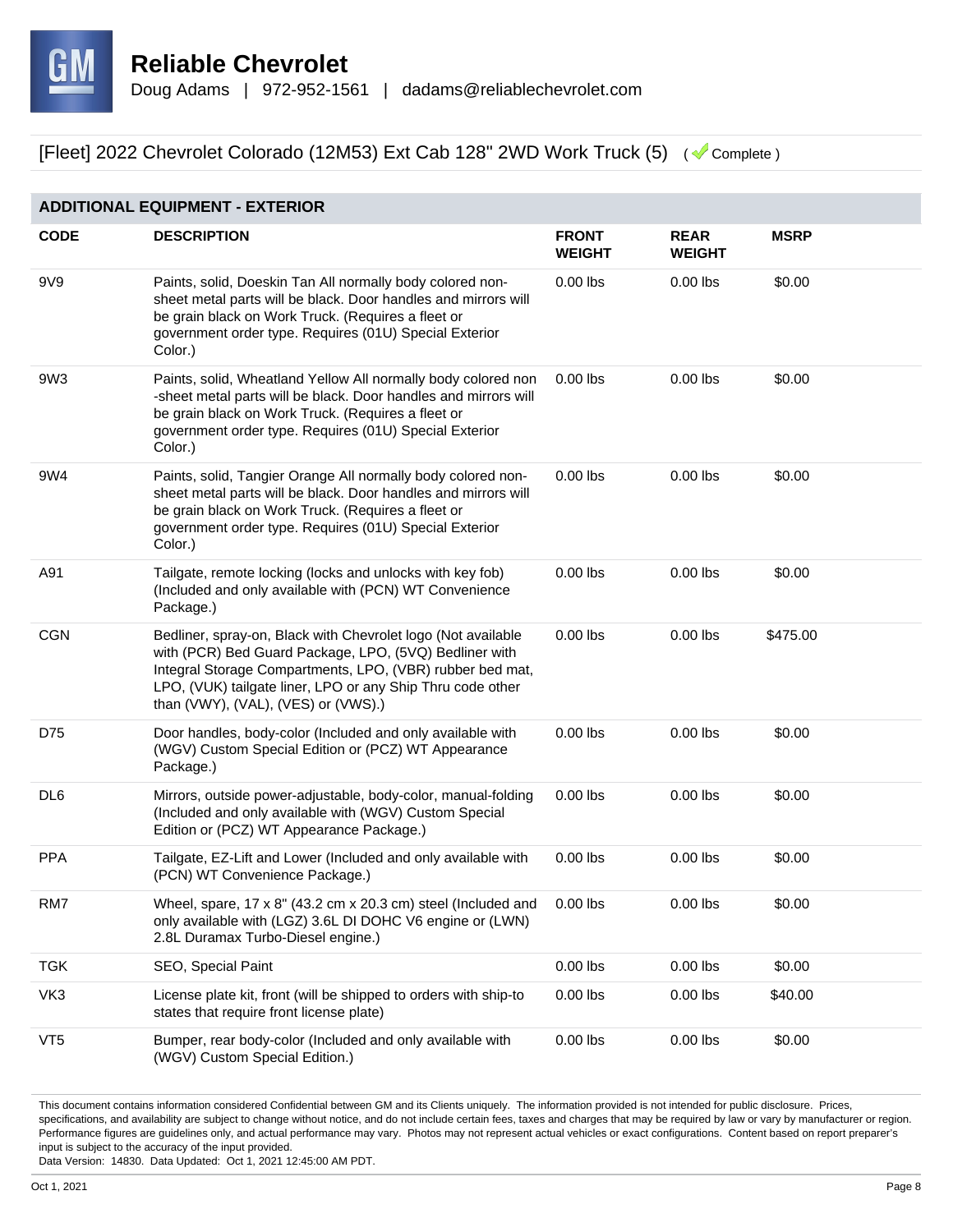

#### **ADDITIONAL EQUIPMENT - ENTERTAINMENT CODE DESCRIPTION FRONT WEIGHT REAR WEIGHT MSRP** PR6 SiriusXM Radio Additional 9 months of the SiriusXM Platinum Plan. Includes 150 channels of commercial-free music plus every major sport and the biggest names in entertainment, news and comedy in vehicle plus 9 months of listening on the SiriusXM app or online in addition to the 3 months of Platinum Plan trial service that is included in the price of the vehicle. Total service duration is 12 months. Non-Transferrable. Non-Refundable. (Requires (U2K) SiriusXM Radio and a Fleet or Government order type. Not available with PR7 or PR8. Not available in AK/HI/PR/VI or Guam.) 0.00 lbs 0.00 lbs \$0.00 PR7 SiriusXM Radio Additional 21 months of the SiriusXM Platinum Plan. Includes 150 channels of commercial-free music plus every major sport and the biggest names in entertainment, news and comedy in vehicle plus 21 months of listening on the SiriusXM app or online in addition to the 3 months of Platinum Plan trial service that is included in the price of the vehicle. Total service duration is 24 months. Non-Transferrable. Non-Refundable. (Requires (U2K) SiriusXM Radio and a Fleet or Government order type. Not available with PR6 or PR8. Not available in AK/HI/PR/VI or Guam.) 0.00 lbs 0.00 lbs \$0.00 PR8 SiriusXM Radio Additional 33 months of the SiriusXM Platinum Plan. Includes 150 channels of commercial-free music plus every major sport and the biggest names in entertainment, news and comedy in vehicle plus 33 months of listening on the SiriusXM app or online in addition to the 3 months of Platinum Plan trial service that is included in the price of the vehicle. Total service duration is 36 months. Non-Transferrable. Non-Refundable. (Requires (U2K) SiriusXM Radio and a Fleet or Government order type. Not available with PR6 or PR7. Not available in AK/HI/PR/VI or Guam.) 0.00 lbs 0.00 lbs \$0.00 VV4 Wi-Fi Hotspot capable (Included and only available (UE1) OnStar. Terms and limitations apply. See onstar.com or dealer for details.) 0.00 lbs 0.00 lbs \$0.00 **ADDITIONAL EQUIPMENT - INTERIOR CODE DESCRIPTION FRONT WEIGHT REAR WEIGHT MSRP** 5H1 Key equipment, two additional keys for single key system Provides two additional spare keys for a total of (4). (Keys will be cut but not programmed) NOTE: programming of keys is at customer's expense. Programming keys is not a warranty expense. (Requires a fleet or government order type.) 0.00 lbs 0.00 lbs \$20.00

This document contains information considered Confidential between GM and its Clients uniquely. The information provided is not intended for public disclosure. Prices, specifications, and availability are subject to change without notice, and do not include certain fees, taxes and charges that may be required by law or vary by manufacturer or region. Performance figures are guidelines only, and actual performance may vary. Photos may not represent actual vehicles or exact configurations. Content based on report preparer's input is subject to the accuracy of the input provided.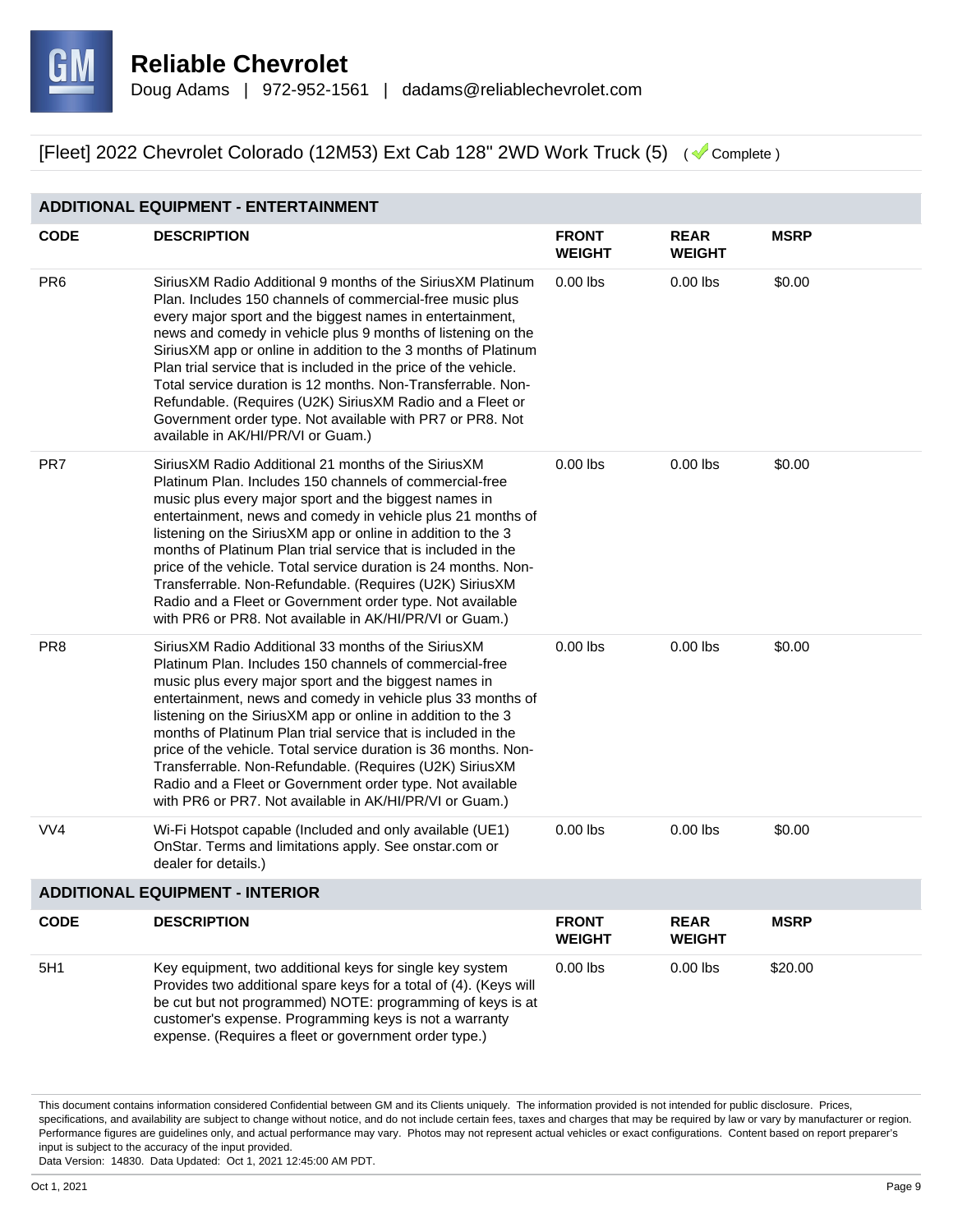

| <b>ADDITIONAL EQUIPMENT - INTERIOR</b> |                                                                                                                                                                                                                                                |                               |                              |              |  |
|----------------------------------------|------------------------------------------------------------------------------------------------------------------------------------------------------------------------------------------------------------------------------------------------|-------------------------------|------------------------------|--------------|--|
| <b>CODE</b>                            | <b>DESCRIPTION</b>                                                                                                                                                                                                                             | <b>FRONT</b><br><b>WEIGHT</b> | <b>REAR</b><br><b>WEIGHT</b> | <b>MSRP</b>  |  |
|                                        | Chevrolet Connected Access capable (Included and only<br>available with (UE1) OnStar. Subject to terms. See<br>onstar.com or dealer for details.)                                                                                              | $0.00$ lbs                    | $0.00$ lbs                   | \$0.00       |  |
| <b>ATG</b>                             | Remote Keyless Entry, extended range (Included and only<br>available with (PCN) WT Convenience Package.)                                                                                                                                       | $0.00$ lbs                    | $0.00$ lbs                   | \$0.00       |  |
| ATZ                                    | Seat delete, rear (Requires (B38) full-length Black vinyl floor<br>covering. Extended Cab models only.) *CREDIT*                                                                                                                               | $0.00$ lbs                    | $0.00$ lbs                   | $(\$240.00)$ |  |
| <b>B38</b>                             | Floor covering, full-length Black vinyl                                                                                                                                                                                                        | $0.00$ lbs                    | $0.00$ lbs                   | \$0.00       |  |
| K34                                    | Cruise control, electronic, automatic (Included and only<br>available with (PCN) WT Convenience Package.)                                                                                                                                      | $0.00$ lbs                    | $0.00$ lbs                   | \$0.00       |  |
| <b>UTJ</b>                             | Theft-deterrent system, unauthorized entry (Included and only<br>available with (PCN) WT Convenience Package.)                                                                                                                                 | $0.00$ lbs                    | $0.00$ lbs                   | \$0.00       |  |
|                                        | <b>ADDITIONAL EQUIPMENT - SAFETY-INTERIOR</b>                                                                                                                                                                                                  |                               |                              |              |  |
| <b>CODE</b>                            | <b>DESCRIPTION</b>                                                                                                                                                                                                                             | <b>FRONT</b><br><b>WEIGHT</b> | <b>REAR</b><br><b>WEIGHT</b> | <b>MSRP</b>  |  |
| <b>8S3</b>                             | Backup alarm, 97 decibels (Requires a Fleet or Government<br>order type. Not available with SEO (SFW) back-up alarm<br>calibration.)                                                                                                           | $0.00$ lbs                    | $0.00$ lbs                   | \$120.00     |  |
| <b>SFW</b>                             | Back-up alarm calibration This calibration will allow installation<br>of an aftermarket back up alarm. (Requires a Fleet or<br>Government order type. Not available with SEO (8S3) back-<br>up alarm.)                                         | $0.00$ lbs                    | $0.00$ lbs                   | \$50.00      |  |
| T <sub>4</sub> Z                       | Buckle to Drive prevents vehicle from being shifted out of Park<br>until driver seat belt is fastened; times out after 20 seconds<br>and encourages seat belt use (Requires a Fleet or<br>Government order type (FBC, FEF, FLS, FNR, or FRC).) | $0.00$ lbs                    | $0.00$ lbs                   | \$0.00       |  |
| UD7                                    | Rear Park Assist, Ultrasonic (Requires (PCN) WT<br>Convenience Package.)                                                                                                                                                                       | $0.00$ lbs                    | $0.00$ lbs                   | \$295.00     |  |
| UE1                                    | OnStar and Chevrolet connected services capable (Terms<br>and limitations apply. See onstar.com or dealer for details.)                                                                                                                        | $0.00$ lbs                    | $0.00$ lbs                   | \$175.00     |  |
|                                        | <b>ADDITIONAL EQUIPMENT - LPO</b>                                                                                                                                                                                                              |                               |                              |              |  |
| <b>CODE</b>                            | <b>DESCRIPTION</b>                                                                                                                                                                                                                             | <b>FRONT</b><br><b>WEIGHT</b> | <b>REAR</b><br><b>WEIGHT</b> | <b>MSRP</b>  |  |
| 5JY                                    | LPO, Soft folding tonneau cover (dealer-installed) (Not<br>available with (VPB) Vinyl tonneau cover with integrated<br>support bows, LPO.)                                                                                                     | $0.00$ lbs                    | $0.00$ lbs                   | \$645.00     |  |

This document contains information considered Confidential between GM and its Clients uniquely. The information provided is not intended for public disclosure. Prices, specifications, and availability are subject to change without notice, and do not include certain fees, taxes and charges that may be required by law or vary by manufacturer or region. Performance figures are guidelines only, and actual performance may vary. Photos may not represent actual vehicles or exact configurations. Content based on report preparer's input is subject to the accuracy of the input provided.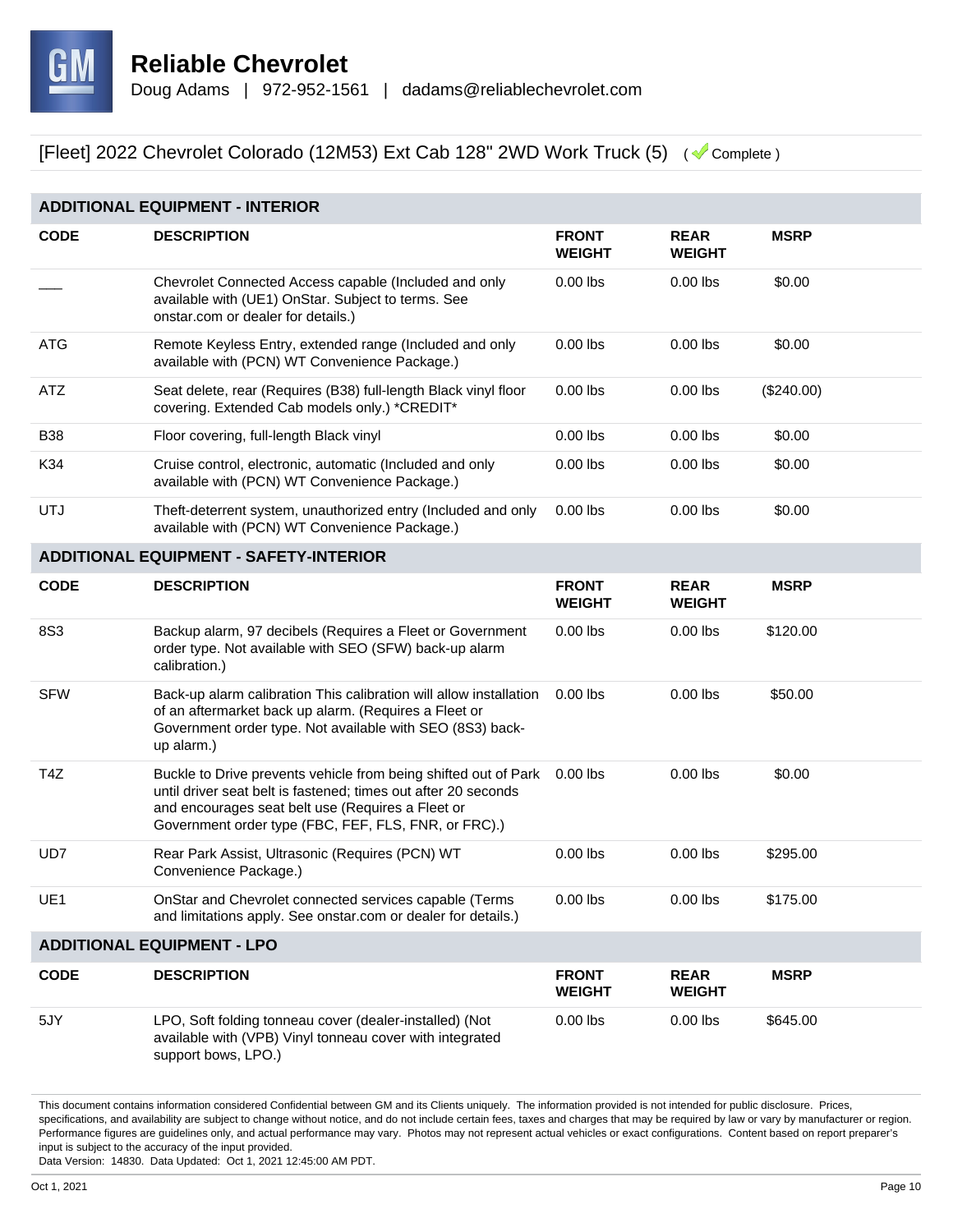

| <b>ADDITIONAL EQUIPMENT - LPO</b> |                                                                                                                                                                                                                                                                                                     |                               |                              |             |  |
|-----------------------------------|-----------------------------------------------------------------------------------------------------------------------------------------------------------------------------------------------------------------------------------------------------------------------------------------------------|-------------------------------|------------------------------|-------------|--|
| <b>CODE</b>                       | <b>DESCRIPTION</b>                                                                                                                                                                                                                                                                                  | <b>FRONT</b><br><b>WEIGHT</b> | <b>REAR</b><br><b>WEIGHT</b> | <b>MSRP</b> |  |
| 5K <sub>2</sub>                   | LPO, Door Decal Package (dealer-installed) (Included and<br>only available with (PCY) Sports Appearance Package, LPO.)                                                                                                                                                                              | $0.00$ lbs                    | $0.00$ lbs                   | \$0.00      |  |
| 5VI                               | (DISCONTINUED) LPO, Cargo tie-down rings (set of 4)<br>(dealer-installed)                                                                                                                                                                                                                           | $0.00$ lbs                    | $0.00$ lbs                   | \$125.00    |  |
| 5VQ                               | LPO, Bedliner with Integral Storage Compartments (dealer-<br>installed) (Not available with the following: (CGN), (VBR),<br>$(VUK)$ , $(PDN)$ .)                                                                                                                                                    | $0.00$ lbs                    | $0.00$ lbs                   | \$495.00    |  |
| 5W7                               | LPO, Performance Air Intake System (dealer-installed)<br>(Requires (LGZ) 3.6L DI DOHC V6 engine. Included with<br>(PDG) Power Package, LPO. Not available with (WBC) Cat-<br>Back Performance Exhaust Upgrade System, LPO unless<br>(PDG) Power Package, LPO is ordered.)                           | $0.00$ lbs                    | $0.00$ lbs                   | \$675.00    |  |
| 5YN                               | LPO, Chevrolet Performance Interior Badge (Included and<br>only available with (PCY) Sports Appearance Package, LPO.)                                                                                                                                                                               | $0.00$ lbs                    | $0.00$ lbs                   | \$0.00      |  |
| AAK                               | LPO, All-weather floor liner, 1st and 2nd rows (dealer-<br>installed) (Not available with (B38) full-length Black vinyl floor<br>covering, (RIA) All-weather floor liner, LPO, (VAV) all-weather<br>floor mats, LPO, (PDH) Interior Protection Package, LPO or<br>(ULV) Colorado ZR2 Bison Edition. | $0.00$ lbs                    | $0.00$ lbs                   | \$195.00    |  |
| E <sub>25</sub>                   | LPO, Assist steps, Chrome, 5" rectangular (dealer-installed)<br>(Not available with (RVP) 3" Black Off-road step bars, assist<br>steps, LPO or (RVS) 5" rectangular, Black assist steps, LPO.)                                                                                                      | $0.00$ lbs                    | $0.00$ lbs                   | \$700.00    |  |
| <b>NAA</b>                        | LPO, Rocker Guard, Black (dealer-installed) (Not available<br>with (E25) 5" rectangular, Chrome assist steps, LPO, (RVP)<br>3" Black Off-road step bars, assist steps, LPO or (RVS) 5"<br>rectangular, Black assist steps, LPO.)                                                                    | $0.00$ lbs                    | $0.00$ lbs                   | \$525.00    |  |
| <b>PCR</b>                        | LPO, Bed Guard Package includes (VBR) Rubber bed mat,<br>LPO and (VUK) Tailgate liner, LPO, (dealer-installed) (Not<br>available with (CGN) Spray-on bedliner.)                                                                                                                                     | $0.00$ lbs                    | $0.00$ lbs                   | \$205.00    |  |
| <b>PCV</b>                        | LPO, Performance Skid Plate Package includes (SIQ)<br>Performance - Front Skid Plate, LPO and (SIR) Performance -<br>Mid Skid Plate, LPO, (dealer-installed)                                                                                                                                        | $0.00$ lbs                    | $0.00$ lbs                   | \$385.00    |  |
| <b>PCY</b>                        | LPO, Sports Appearance Package includes (5K2) Door decal<br>package, LPO and (5YN) Chevrolet Performance Interior<br>Badge, LPO, (dealer-installed) (Requires (PDG) Power Pack,<br>LPO, (5W7) Performance Air Intake System, LPO or (WBC)<br>Cat-Back Performance Exhaust Upgrade System, LPO.)     | $0.00$ lbs                    | $0.00$ lbs                   | \$350.00    |  |

This document contains information considered Confidential between GM and its Clients uniquely. The information provided is not intended for public disclosure. Prices, specifications, and availability are subject to change without notice, and do not include certain fees, taxes and charges that may be required by law or vary by manufacturer or region. Performance figures are guidelines only, and actual performance may vary. Photos may not represent actual vehicles or exact configurations. Content based on report preparer's input is subject to the accuracy of the input provided.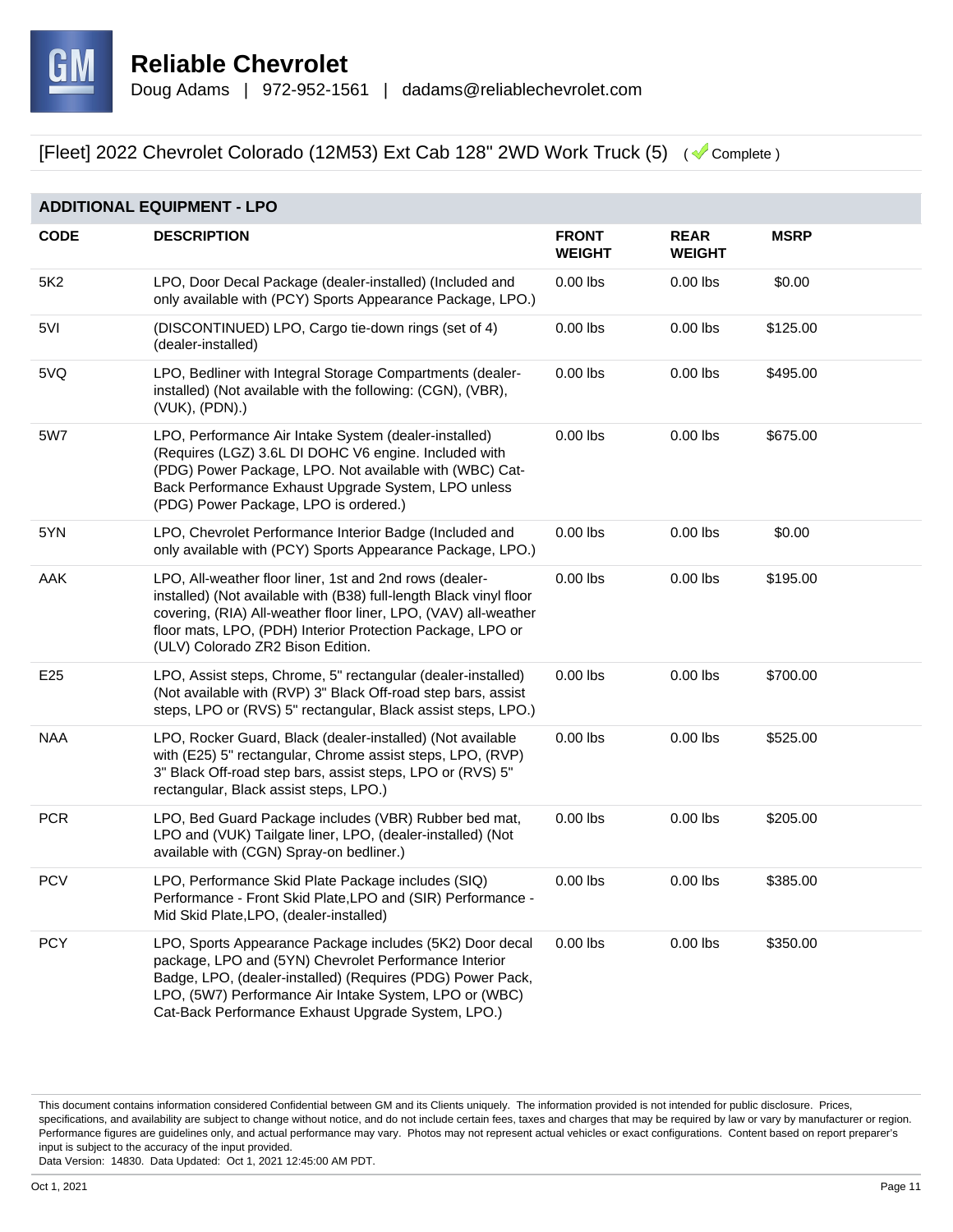

| <b>ADDITIONAL EQUIPMENT - LPO</b> |                                                                                                                                                                                                                                                                                                                                                           |                               |                              |             |  |  |
|-----------------------------------|-----------------------------------------------------------------------------------------------------------------------------------------------------------------------------------------------------------------------------------------------------------------------------------------------------------------------------------------------------------|-------------------------------|------------------------------|-------------|--|--|
| <b>CODE</b>                       | <b>DESCRIPTION</b>                                                                                                                                                                                                                                                                                                                                        | <b>FRONT</b><br><b>WEIGHT</b> | <b>REAR</b><br><b>WEIGHT</b> | <b>MSRP</b> |  |  |
| <b>PDG</b>                        | LPO, Power Package includes (5W7) Performance Air Intake<br>System, LPO and (WBC) Cat-Back Performance Exhaust<br>Upgrade System, LPO, (dealer-installed) (Requires (LGZ)<br>3.6L DI DOHC V6 engine. Not available with (VQZ) Polished<br>exhaust tip, LPO.)                                                                                              | $0.00$ lbs                    | $0.00$ lbs                   | \$1,875.00  |  |  |
| <b>PDH</b>                        | LPO, Interior Protection Package includes (VAV) All-weather<br>floor mats, LPO and (VBR) Rubber bed mat, LPO, (dealer-<br>installed) (Requires (B30) color-keyed carpeting. Not available<br>with (CGN) Spray-on bedliner, (RIA) All-weather floor liner,<br>LPO, (5VQ) Bedliner with Integral Storage Compartments,<br>LPO or (VUK) tailgate liner, LPO. | $0.00$ lbs                    | $0.00$ lbs                   | \$275.00    |  |  |
| <b>PDR</b>                        | LPO, Tonneau and Step Package includes (RVP) Assist<br>steps, Black, 3" round, Off-road step bars, LPO and (VPB)<br>Vinyl tonneau cover, LPO, (dealer-installed) (Not available<br>with the following options: (CGN), (E25), (RVS), (SBY), (5JY)<br>or (WGQ).)                                                                                            | $0.00$ lbs                    | $0.00$ lbs                   | \$1,275.00  |  |  |
| <b>R88</b>                        | LPO, Illuminated Black bowtie emblem includes Black<br>illuminated front bowtie, (dealer-installed) (Not available with<br>(SG1) Black Bowtie Emblem Package, LPO.)                                                                                                                                                                                       | $0.00$ lbs                    | $0.00$ lbs                   | \$450.00    |  |  |
| <b>RIA</b>                        | LPO, All-weather Floor Liner, 1st and 2nd rows includes<br>Chevrolet logo, (dealer-installed) (Requires (B30) color-keyed<br>carpeting, floor covering. Not available with (VAV) All-weather<br>floor mats, LPO.                                                                                                                                          | $0.00$ lbs                    | $0.00$ lbs                   | \$220.00    |  |  |
| <b>RVP</b>                        | LPO, Assist steps, Black, 3" round, Off-road step bars (dealer-<br>installed) (Included with (PDR) Tonneau and Step Package,<br>LPO. Not available with (E25) 5" rectangular, Chrome assist<br>steps, LPO or (RVS) 5" rectangular, Black assist steps, LPO.)                                                                                              | $0.00$ lbs                    | $0.00$ lbs                   | \$795.00    |  |  |
| <b>RVS</b>                        | LPO, Assist steps, Black, 5" rectangular (dealer-installed) (Not<br>available with (E25) 5" rectangular, Chrome assist steps, LPO<br>or (RVP) 3" Black Off-road step bars, assist steps, LPO.)                                                                                                                                                            | $0.00$ lbs                    | $0.00$ lbs                   | \$750.00    |  |  |
| <b>RWK</b>                        | LPO, Black Bodyside Moldings (dealer-installed)                                                                                                                                                                                                                                                                                                           | $0.00$ lbs                    | $0.00$ lbs                   | \$345.00    |  |  |
| S <sub>0</sub> Y                  | LPO, Cargo area lamps (dealer-installed)                                                                                                                                                                                                                                                                                                                  | $0.00$ lbs                    | $0.00$ lbs                   | \$285.00    |  |  |
| <b>SBY</b>                        | LPO, Off-road Sport bar (dealer-installed) (Not available with<br>(5JY) soft-folding tonneau cover, LPO or (VPB) Vinyl tonneau<br>cover with integrated support bows, LPO.)                                                                                                                                                                               | $0.00$ lbs                    | $0.00$ lbs                   | \$1,195.00  |  |  |
| <b>SFE</b>                        | LPO, Wheel locks (dealer-installed) (Note: LPO wheels<br>include wheel locks without the (SFE) Wheel lock, LPO code.)                                                                                                                                                                                                                                     | $0.00$ lbs                    | $0.00$ lbs                   | \$85.00     |  |  |
| SG <sub>1</sub>                   | LPO, Black Bowtie Emblem Package (dealer-installed)                                                                                                                                                                                                                                                                                                       | $0.00$ lbs                    | $0.00$ lbs                   | \$205.00    |  |  |

This document contains information considered Confidential between GM and its Clients uniquely. The information provided is not intended for public disclosure. Prices, specifications, and availability are subject to change without notice, and do not include certain fees, taxes and charges that may be required by law or vary by manufacturer or region. Performance figures are guidelines only, and actual performance may vary. Photos may not represent actual vehicles or exact configurations. Content based on report preparer's input is subject to the accuracy of the input provided.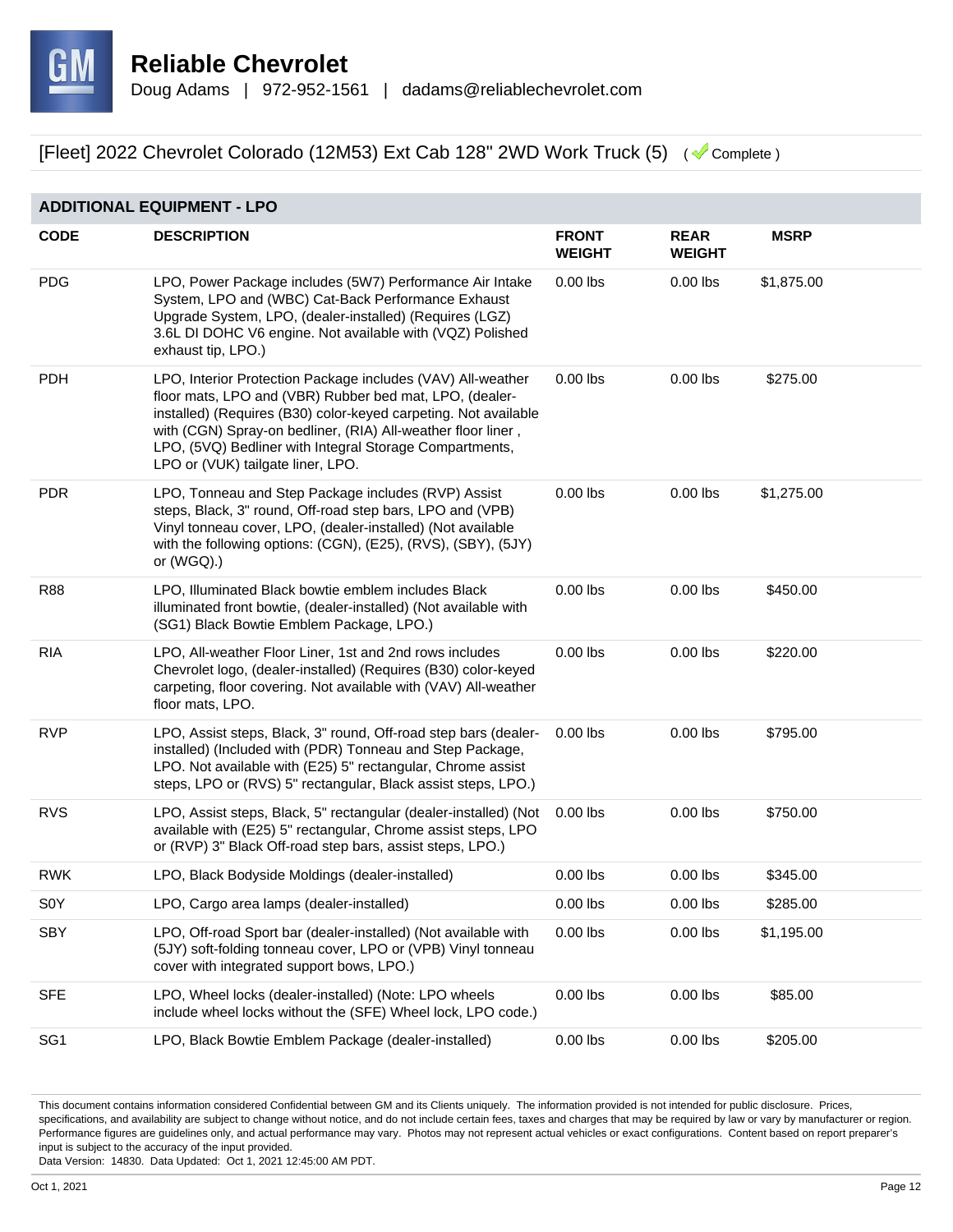

| <b>ADDITIONAL EQUIPMENT - LPO</b> |                                                                                                                                                                                                                                                  |                               |                              |             |  |  |
|-----------------------------------|--------------------------------------------------------------------------------------------------------------------------------------------------------------------------------------------------------------------------------------------------|-------------------------------|------------------------------|-------------|--|--|
| <b>CODE</b>                       | <b>DESCRIPTION</b>                                                                                                                                                                                                                               | <b>FRONT</b><br><b>WEIGHT</b> | <b>REAR</b><br><b>WEIGHT</b> | <b>MSRP</b> |  |  |
| SIQ                               | LPO, Performance - Front Skid Plate (dealer-installed)<br>(Included and only available with (PCV) Performance Skid<br>Plate Package, LPO.)                                                                                                       | $0.00$ lbs                    | $0.00$ lbs                   | \$0.00      |  |  |
| <b>SIR</b>                        | LPO, Performance - Mid Skid Plate (dealer-installed)<br>(Included and only available with (PCV) Performance Skid<br>Plate Package, LPO.)                                                                                                         | $0.00$ lbs                    | $0.00$ lbs                   | \$0.00      |  |  |
| <b>SKY</b>                        | LPO, 18" (45.7 cm) 5-spoke gloss black aluminum wheels -<br>LPO wheels will come with (4) 18" wheels from the factory<br>with alignment specs set to 18" LPO wheel selected, (dealer-<br>installed) (Not available with (SFE) Wheel locks, LPO.) | $0.00$ lbs                    | $0.00$ lbs                   | \$2,495.00  |  |  |
| <b>SMG</b>                        | LPO, Black Colorado emblems (dealer-installed)                                                                                                                                                                                                   | $0.00$ lbs                    | $0.00$ lbs                   | \$155.00    |  |  |
| VAV                               | LPO, All-weather floor mats (dealer-installed) (Requires (B30)<br>color-keyed carpeting floor covering. Included with (PDH)<br>Interior Protection Package, LPO.                                                                                 | $0.00$ lbs                    | $0.00$ lbs                   | \$190.00    |  |  |
| <b>VBR</b>                        | LPO, Rubber bed mat (dealer-installed) (Included with (PDH)<br>Interior Protection Package, LPO or (PCR) Bed Guard<br>Package, LPO. Not available with (5VQ) Bedliner with Integral<br>Storage Compartments, LPO or (CGN) Spray-on bedliner.)    | $0.00$ lbs                    | $0.00$ lbs                   | \$150.00    |  |  |
| <b>VPB</b>                        | LPO, Vinyl tonneau cover with integrated support bows<br>(dealer-installed) (Included with (PDR) Tonneau and Step<br>Package, LPO. Not available with (5JY) Soft folding tonneau<br>cover, LPO.)                                                 | $0.00$ lbs                    | $0.00$ lbs                   | \$565.00    |  |  |
| <b>VQK</b>                        | LPO, Front and rear splash guards custom-molded with logo<br>on rear, (dealer-installed)                                                                                                                                                         | $0.00$ lbs                    | $0.00$ lbs                   | \$220.00    |  |  |
| VQZ                               | LPO, Polished exhaust tip (dealer-installed) (Not available<br>with (PDG) Power Package, LPO or (WBC) Cat-Back<br>Performance Exhaust Upgrade System, LPO.)                                                                                      | $0.00$ lbs                    | $0.00$ lbs                   | \$135.00    |  |  |
| <b>VTA</b>                        | LPO, Chevrolet Performance Black Exhaust Tip (dealer-<br>installed) (Requires (LGZ) 3.6L DI DOHC V6 engine. Not<br>available with (PDG) Power Package, LPO or (WBC) Cat-<br>Back Performance Exhaust Upgrade System, LPO.)                       | $0.00$ lbs                    | $0.00$ lbs                   | \$495.00    |  |  |
| <b>VUK</b>                        | LPO, Tailgate liner (dealer-installed) (Included with (PCR) Bed<br>Guard Package, LPO. Not available with (5VQ) Bedliner with<br>Integral Storage Compartments, LPO or (CGN) Spray-on<br>bedliner.)                                              | $0.00$ lbs                    | $0.00$ lbs                   | \$80.00     |  |  |

This document contains information considered Confidential between GM and its Clients uniquely. The information provided is not intended for public disclosure. Prices, specifications, and availability are subject to change without notice, and do not include certain fees, taxes and charges that may be required by law or vary by manufacturer or region. Performance figures are guidelines only, and actual performance may vary. Photos may not represent actual vehicles or exact configurations. Content based on report preparer's input is subject to the accuracy of the input provided.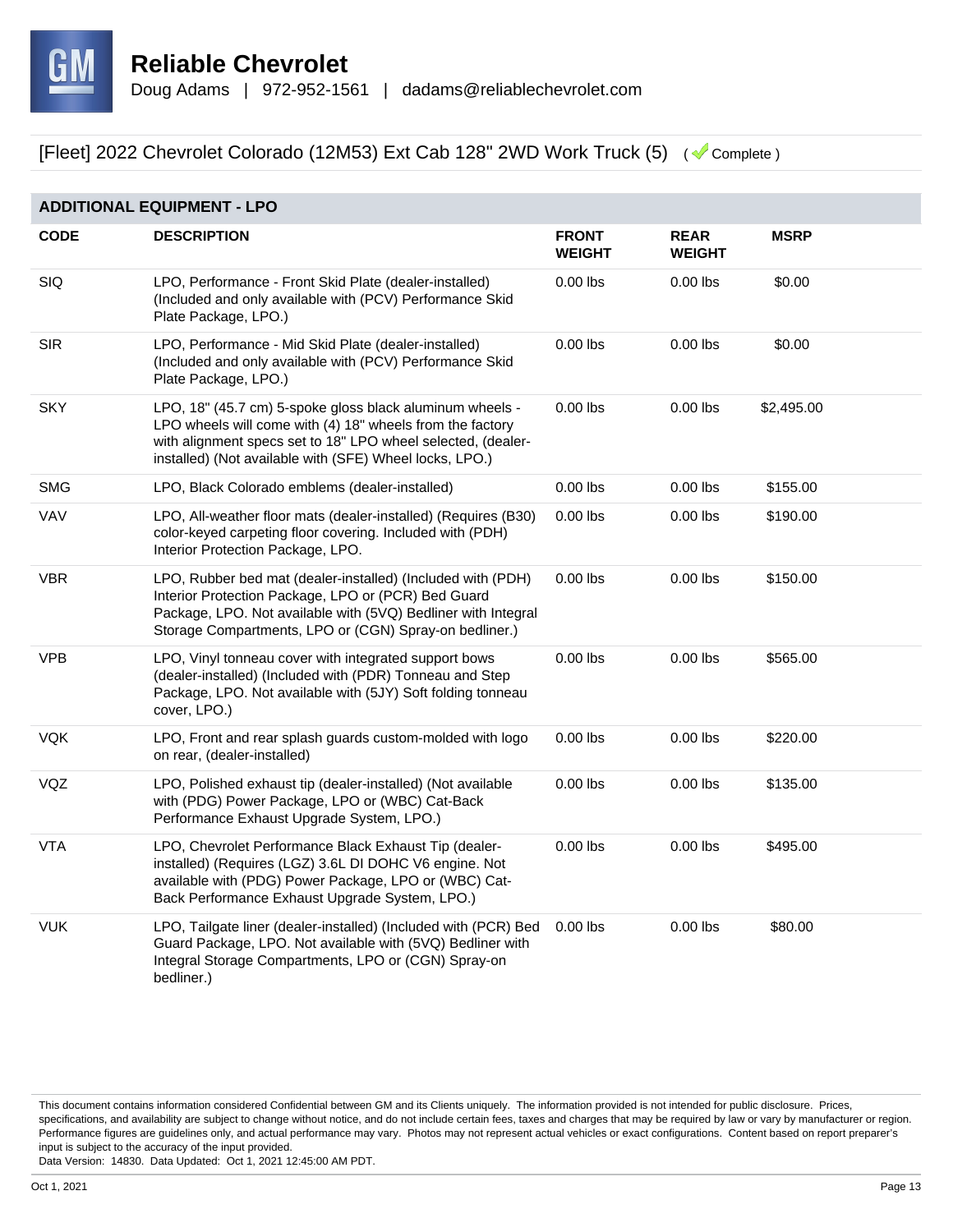

#### **ADDITIONAL EQUIPMENT - LPO CODE DESCRIPTION FRONT WEIGHT REAR WEIGHT MSRP** WBC LPO, Cat-Back Performance Exhaust Upgrade System (dealer-installed) (Requires (LGZ) 3.6L DI DOHC V6 engine. Included with (PDG) Power Package, LPO. Not available with (VQZ) Polished exhaust tip, LPO. Not available with (5W7) Performance Air Intake System, LPO unless (PDG) Power Package, LPO is ordered.) 0.00 lbs 0.00 lbs \$1,295.00

# **ADDITIONAL EQUIPMENT - OTHER**

| <b>CODE</b>      | <b>DESCRIPTION</b>                                                                                                                                                                                                                                                                                                                                                                                                                                                                                                                                                               | <b>FRONT</b><br><b>WEIGHT</b> | <b>REAR</b><br><b>WEIGHT</b> | <b>MSRP</b> |
|------------------|----------------------------------------------------------------------------------------------------------------------------------------------------------------------------------------------------------------------------------------------------------------------------------------------------------------------------------------------------------------------------------------------------------------------------------------------------------------------------------------------------------------------------------------------------------------------------------|-------------------------------|------------------------------|-------------|
| <b>FVX</b>       | National fleet incentive **The dealer, on behalf of the fleet<br>customer, will have the option of selecting the greater of the<br>available fleet incentive (FVX/FPP) or a regional retail<br>consumer cash incentive (CNC, CNE, CSE, CSR, CWE) IN<br>EFFECT AT THE TIME OF DELIVERY, but not both. See the<br>retail consumer cash administrative message for full<br>guidelines. Regardless of the incentive taken, all deliveries<br>are to be reported as fleet**                                                                                                           | $0.00$ lbs                    | $0.00$ lbs                   | \$0.00      |
| P <sub>0</sub>   | OnStar Additional 21 months of OnStar Fleet Safety and<br>Security. Provides 21 months of Fleet Safety and Security<br>service in addition to the 3 months of complimentary coverage<br>that is included in the price of the vehicle. Total OnStar Fleet<br>Safety and Security service duration is 24 months. (Requires<br>(UE1) OnStar. Requires one of the following Fleet or<br>Government order types: FLS, FNR, FRC, FBC, FGO or FEF.<br>Not available with P0K, P0L, P1R, P1S, P1T, P1U or R7Z.<br>Not available with a ship-to of Puerto Rico or the Virgin<br>Islands.) | $0.00$ lbs                    | $0.00$ lbs                   | \$0.00      |
| P <sub>0</sub> K | OnStar Additional 33 months of OnStar Fleet Safety and<br>Security. Provides 33 months of Fleet Safety and Security<br>service in addition to the 3 months of complimentary coverage<br>that is included in the price of the vehicle. Total OnStar Fleet<br>Safety and Security service duration is 36 months. (Requires<br>(UE1) OnStar. Requires one of the following Fleet or<br>Government order types: FLS, FNR, FRC, FBC, FGO or FEF.<br>Not available with P0J, P0L, P1R, P1S, P1T, P1U or R7Z. Not<br>available with a ship-to of Puerto Rico or the Virgin Islands.)    | $0.00$ lbs                    | $0.00$ lbs                   | \$0.00      |

This document contains information considered Confidential between GM and its Clients uniquely. The information provided is not intended for public disclosure. Prices, specifications, and availability are subject to change without notice, and do not include certain fees, taxes and charges that may be required by law or vary by manufacturer or region. Performance figures are guidelines only, and actual performance may vary. Photos may not represent actual vehicles or exact configurations. Content based on report preparer's input is subject to the accuracy of the input provided.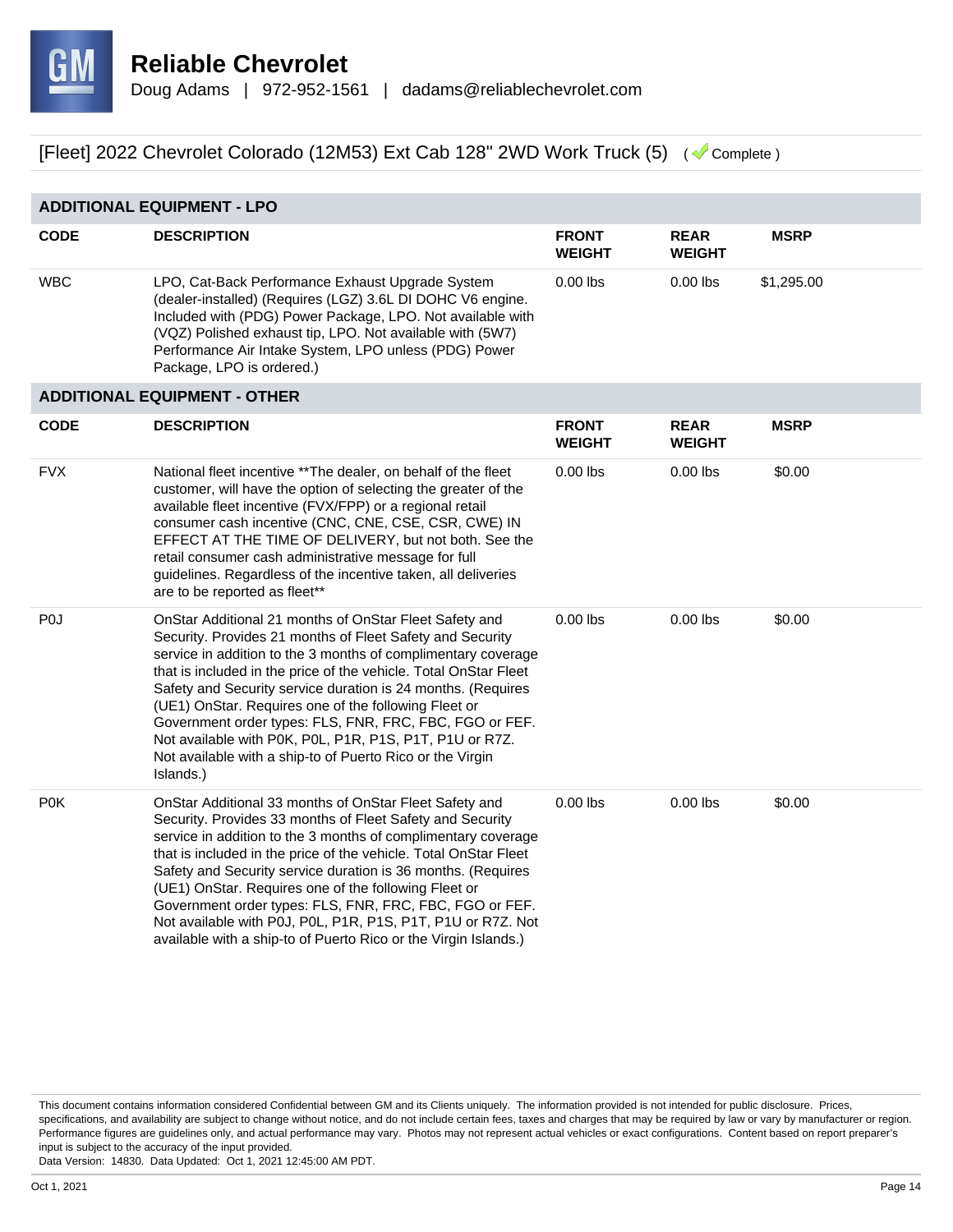

### **ADDITIONAL EQUIPMENT - OTHER**

| <b>CODE</b>      | <b>DESCRIPTION</b>                                                                                                                                                                                                                                                                                                                                                                                                                                                                                                                                                            | <b>FRONT</b><br><b>WEIGHT</b> | <b>REAR</b><br><b>WEIGHT</b> | <b>MSRP</b> |
|------------------|-------------------------------------------------------------------------------------------------------------------------------------------------------------------------------------------------------------------------------------------------------------------------------------------------------------------------------------------------------------------------------------------------------------------------------------------------------------------------------------------------------------------------------------------------------------------------------|-------------------------------|------------------------------|-------------|
| <b>POL</b>       | OnStar Additional 45 months of OnStar Fleet Safety and<br>Security. Provides 45 months of Fleet Safety and Security<br>service in addition to the 3 months of complimentary coverage<br>that is included in the price of the vehicle. Total OnStar Fleet<br>Safety and Security service duration is 48 months. (Requires<br>(UE1) OnStar. Requires one of the following Fleet or<br>Government order types: FLS, FNR, FRC, FBC, FGO or FEF.<br>Not available with P0J, P0K, P1R, P1S, P1T, P1U or R7Z. Not<br>available with a ship-to of Puerto Rico or the Virgin Islands.) | $0.00$ lbs                    | $0.00$ lbs                   | \$0.00      |
| <b>POM</b>       | OnStar Additional 21 months of OnStar Fleet Driver Remote<br>Access. Provides 21 months of Fleet Driver Remote Access<br>service in addition to the 3 months of complimentary coverage<br>that is included in the price of the vehicle. Total OnStar Fleet<br>Driver Remote Access service duration is 24 months.<br>(Requires (UE1) OnStar. Requires one of the following Fleet<br>or Government order types: FLS, FNR, FRC, FBC, FGO or<br>FEF. Not available with P0N or P0O. Not available with a ship<br>-to of Guam, Puerto Rico or the Virgin Islands.)                | $0.00$ lbs                    | $0.00$ lbs                   | \$0.00      |
| <b>PON</b>       | OnStar Additional 33 months of OnStar Fleet Driver Remote<br>Access. Provides 33 months of Fleet Driver Remote Access<br>service in addition to the 3 months of complimentary coverage<br>that is included in the price of the vehicle. Total OnStar Fleet<br>Driver Remote Access service duration is 36 months.<br>(Requires (UE1) OnStar. Requires one of the following Fleet<br>or Government order types: FLS, FNR, FRC, FBC, FGO or<br>FEF. Not available with P0M or P0O. Not available with a ship<br>-to of Guam, Puerto Rico or the Virgin Islands.)                | $0.00$ lbs                    | $0.00$ lbs                   | \$0.00      |
| P <sub>0</sub> O | OnStar Additional 45 months of OnStar Fleet Driver Remote<br>Access, Provides 45 months of Fleet Driver Remote Access<br>service in addition to the 3 months of complimentary coverage<br>that is included in the price of the vehicle. Total OnStar Fleet<br>Driver Remote Access service duration is 48 months.<br>(Requires (UE1) OnStar. Requires one of the following Fleet<br>or Government order types: FLS, FNR, FRC, FBC, FGO or<br>FEF. Not available with P0M or P0N. Not available with a ship<br>-to of Guam, Puerto Rico or the Virgin Islands.)                | $0.00$ lbs                    | $0.00$ lbs                   | \$0.00      |

This document contains information considered Confidential between GM and its Clients uniquely. The information provided is not intended for public disclosure. Prices, specifications, and availability are subject to change without notice, and do not include certain fees, taxes and charges that may be required by law or vary by manufacturer or region. Performance figures are guidelines only, and actual performance may vary. Photos may not represent actual vehicles or exact configurations. Content based on report preparer's input is subject to the accuracy of the input provided.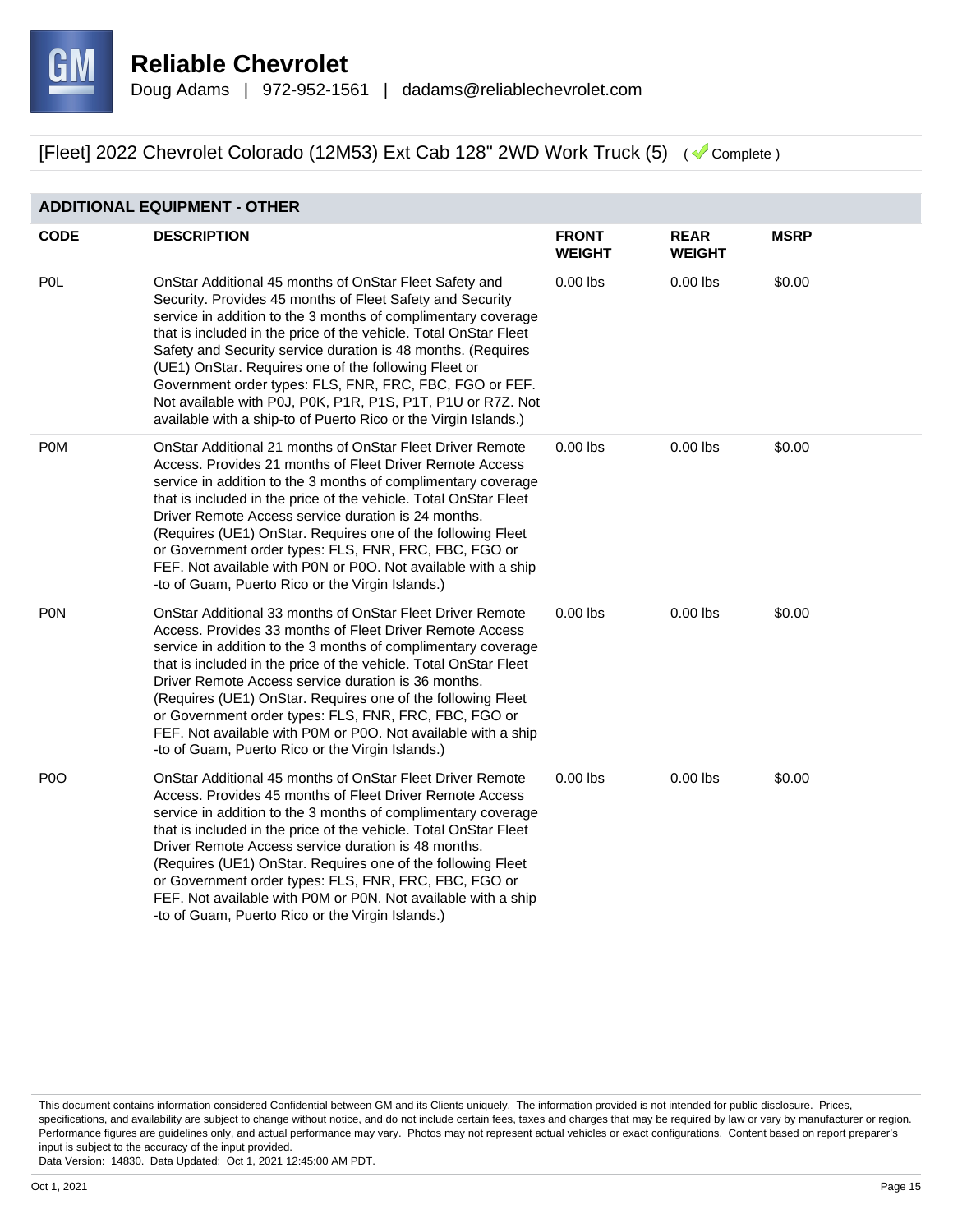

# **ADDITIONAL EQUIPMENT - OTHER**

| <b>CODE</b> | <b>DESCRIPTION</b>                                                                                                                                                                                                                                                                                                                                                                                                                                                                                                                                                                                                                                                                                                                                                                                                                                                                                                                                                                                                                                  | <b>FRONT</b><br><b>WEIGHT</b> | <b>REAR</b><br><b>WEIGHT</b> | <b>MSRP</b> |
|-------------|-----------------------------------------------------------------------------------------------------------------------------------------------------------------------------------------------------------------------------------------------------------------------------------------------------------------------------------------------------------------------------------------------------------------------------------------------------------------------------------------------------------------------------------------------------------------------------------------------------------------------------------------------------------------------------------------------------------------------------------------------------------------------------------------------------------------------------------------------------------------------------------------------------------------------------------------------------------------------------------------------------------------------------------------------------|-------------------------------|------------------------------|-------------|
| <b>POV</b>  | OnStar Vehicle Insights - 1 year of Service. Includes 12<br>months of OnStar Vehicle Insights service. OnStar Vehicle<br>Insights provides fleet managers and drivers the tools and<br>data they need to help maximize fleet productivity and help<br>maximize fleet's operational efficiencies. OnStar Vehicle<br>Insights relays real-time vehicle data like vehicle location,<br>driver performance information and more. Eligible customers<br>must sign up for an account at www.onstarvehicleinsights.com<br>in order to take advantage of this 12 months offer. Requires<br>an active connected vehicle services plan. The OnStar<br>Vehicle Insights service is included in the price of the vehicle.<br>Total service duration is 12 months. Non-Transferrable. Non-<br>Refundable. (Requires (UE1) OnStar. Requires one of the<br>following Fleet or Government order types: FLS, FNR, FRC,<br>FBC, FGO or FEF. Not available with P0W, P0X, P0Y or P0Z.<br>Not available with a ship-to of Guam, Puerto Rico or the Virgin<br>Islands.)  | $0.00$ lbs                    | $0.00$ lbs                   | \$0.00      |
| <b>POW</b>  | OnStar Vehicle Insights - 2 years of Service. Includes 24<br>months of OnStar Vehicle Insights service. OnStar Vehicle<br>Insights provides fleet managers and drivers the tools and<br>data they need to help maximize fleet productivity and help<br>maximize fleet's operational efficiencies. OnStar Vehicle<br>Insights relays real-time vehicle data like vehicle location,<br>driver performance information and more. Eligible customers<br>must sign up for an account at www.onstarvehicleinsights.com<br>in order to take advantage of this 24 months offer. Requires<br>an active connected vehicle services plan. The OnStar<br>Vehicle Insights service is included in the price of the vehicle.<br>Total service duration is 24 months. Non-Transferrable. Non-<br>Refundable. (Requires (UE1) OnStar. Requires one of the<br>following Fleet or Government order types: FLS, FNR, FRC,<br>FBC, FGO or FEF. Not available with P0V, P0X, P0Y or P0Z.<br>Not available with a ship-to of Guam, Puerto Rico or the Virgin<br>Islands.) | $0.00$ lbs                    | $0.00$ lbs                   | \$0.00      |

This document contains information considered Confidential between GM and its Clients uniquely. The information provided is not intended for public disclosure. Prices, specifications, and availability are subject to change without notice, and do not include certain fees, taxes and charges that may be required by law or vary by manufacturer or region. Performance figures are guidelines only, and actual performance may vary. Photos may not represent actual vehicles or exact configurations. Content based on report preparer's input is subject to the accuracy of the input provided.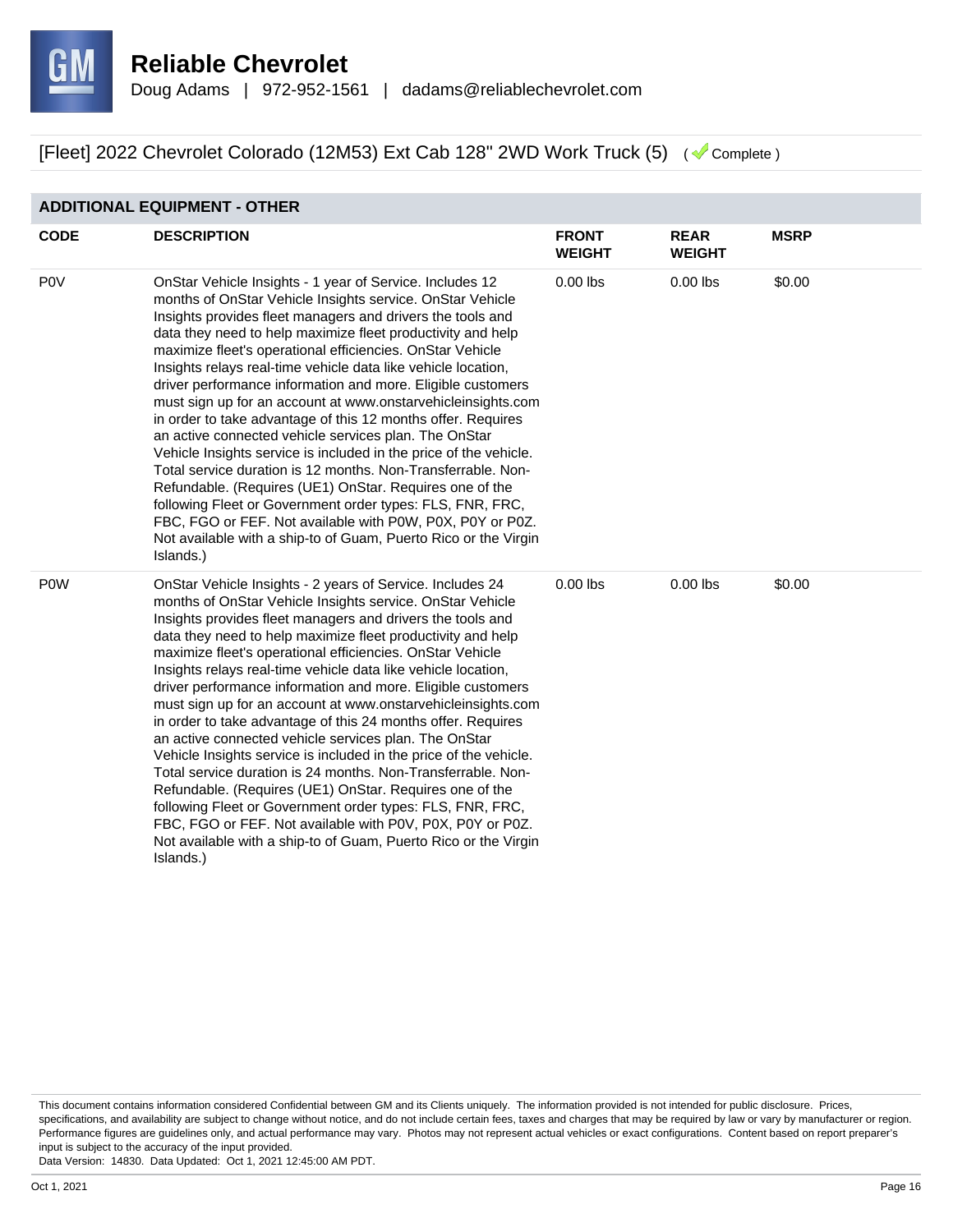

# **ADDITIONAL EQUIPMENT - OTHER**

| <b>CODE</b>      | <b>DESCRIPTION</b>                                                                                                                                                                                                                                                                                                                                                                                                                                                                                                                                                                                                                                                                                                                                                                                                                                                                                                                                                                                                                                  | <b>FRONT</b><br><b>WEIGHT</b> | <b>REAR</b><br><b>WEIGHT</b> | <b>MSRP</b> |
|------------------|-----------------------------------------------------------------------------------------------------------------------------------------------------------------------------------------------------------------------------------------------------------------------------------------------------------------------------------------------------------------------------------------------------------------------------------------------------------------------------------------------------------------------------------------------------------------------------------------------------------------------------------------------------------------------------------------------------------------------------------------------------------------------------------------------------------------------------------------------------------------------------------------------------------------------------------------------------------------------------------------------------------------------------------------------------|-------------------------------|------------------------------|-------------|
| P <sub>0</sub> X | OnStar Vehicle Insights - 3 years of Service. Includes 36<br>months of OnStar Vehicle Insights service. OnStar Vehicle<br>Insights provides fleet managers and drivers the tools and<br>data they need to help maximize fleet productivity and help<br>maximize fleet's operational efficiencies. OnStar Vehicle<br>Insights relays real-time vehicle data like vehicle location,<br>driver performance information and more. Eligible customers<br>must sign up for an account at www.onstarvehicleinsights.com<br>in order to take advantage of this 36 months offer. Requires<br>an active connected vehicle services plan. The OnStar<br>Vehicle Insights service is included in the price of the vehicle.<br>Total service duration is 36 months, Non-Transferrable, Non-<br>Refundable. (Requires (UE1) OnStar. Requires one of the<br>following Fleet or Government order types: FLS, FNR, FRC,<br>FBC, FGO or FEF. Not available with P0V, P0W, P0Y or P0Z.<br>Not available with a ship-to of Guam, Puerto Rico or the Virgin<br>Islands.) | $0.00$ lbs                    | $0.00$ lbs                   | \$0.00      |
| P0Y              | OnStar Vehicle Insights - 4 years of Service. Includes 48<br>months of OnStar Vehicle Insights service. OnStar Vehicle<br>Insights provides fleet managers and drivers the tools and<br>data they need to help maximize fleet productivity and help<br>maximize fleet's operational efficiencies. OnStar Vehicle<br>Insights relays real-time vehicle data like vehicle location,<br>driver performance information and more. Eligible customers<br>must sign up for an account at www.onstarvehicleinsights.com<br>in order to take advantage of this 48 months offer. Requires<br>an active connected vehicle services plan. The OnStar<br>Vehicle Insights service is included in the price of the vehicle.<br>Total service duration is 48 months. Non-Transferrable. Non-<br>Refundable. (Requires (UE1) OnStar. Requires one of the<br>following Fleet or Government order types: FLS, FNR, FRC,<br>FBC, FGO or FEF. Not available with P0V, P0W, P0X or P0Z.<br>Not available with a ship-to of Guam, Puerto Rico or the Virgin<br>Islands.) | $0.00$ lbs                    | $0.00$ lbs                   | \$0.00      |

This document contains information considered Confidential between GM and its Clients uniquely. The information provided is not intended for public disclosure. Prices, specifications, and availability are subject to change without notice, and do not include certain fees, taxes and charges that may be required by law or vary by manufacturer or region. Performance figures are guidelines only, and actual performance may vary. Photos may not represent actual vehicles or exact configurations. Content based on report preparer's input is subject to the accuracy of the input provided.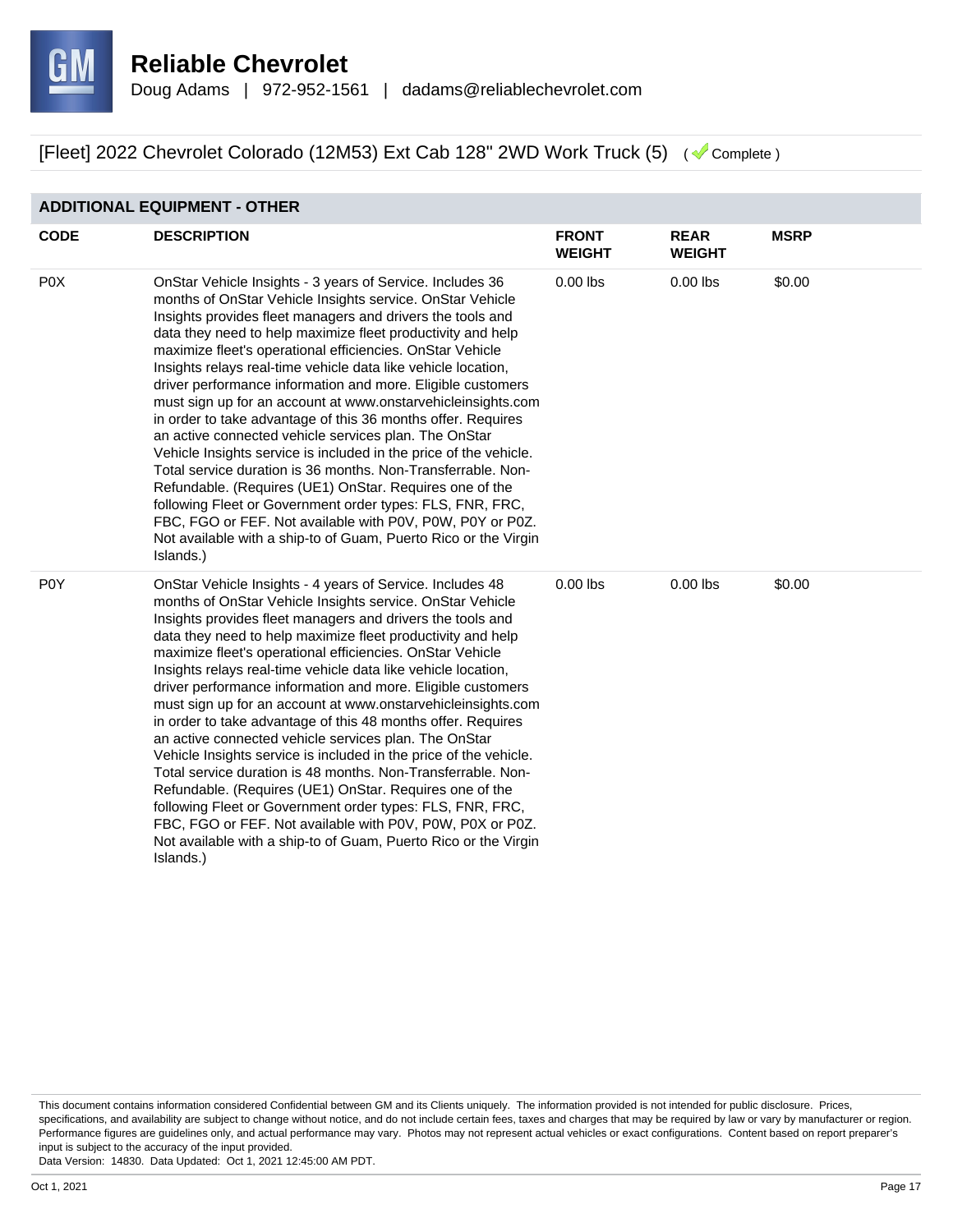

# **ADDITIONAL EQUIPMENT - OTHER**

| <b>CODE</b>      | <b>DESCRIPTION</b>                                                                                                                                                                                                                                                                                                                                                                                                                                                                                                                                                                                                                                                                                                                                                                                                                                                                                                                                                                                                                                | <b>FRONT</b><br><b>WEIGHT</b> | <b>REAR</b><br><b>WEIGHT</b> | <b>MSRP</b> |
|------------------|---------------------------------------------------------------------------------------------------------------------------------------------------------------------------------------------------------------------------------------------------------------------------------------------------------------------------------------------------------------------------------------------------------------------------------------------------------------------------------------------------------------------------------------------------------------------------------------------------------------------------------------------------------------------------------------------------------------------------------------------------------------------------------------------------------------------------------------------------------------------------------------------------------------------------------------------------------------------------------------------------------------------------------------------------|-------------------------------|------------------------------|-------------|
| P <sub>0</sub> Z | OnStar Vehicle Insights - 5 years of Service. Includes 60<br>months of OnStar Vehicle Insights service. OnStar Vehicle<br>Insights provides fleet managers and drivers the tools and<br>data they need to help maximize fleet productivity and help<br>maximize fleet's operational efficiencies. OnStar Vehicle<br>Insights relays real-time vehicle data like vehicle location,<br>driver performance information and more. Eligible customers<br>must sign up for an account at www.onstarvehicleinsights.com<br>in order to take advantage of this 60 months offer. Requires<br>an active connected vehicle services plan. The OnStar<br>Vehicle Insights service is included in the price of the vehicle.<br>Total service duration is 60 months. Non-Transferrable. Non-<br>Refundable. (Requires (UE1) OnStar. Requires one of the<br>following Fleet or Government order types: FLS, FNR, FRC,<br>FBC, FGO or FEF. Not available on P0V, P0W, P0X or P0Y.<br>Not available with a ship-to of Guam, Puerto Rico or the Virgin<br>Islands.) | $0.00$ lbs                    | $0.00$ lbs                   | \$0.00      |
| P <sub>1R</sub>  | OnStar Additional 9 months of OnStar Assurance for Tier3<br>Fleets. Provides 9 months of OnStar Assurance service in<br>addition to the 3 months of complimentary Safety & Security<br>coverage that is included in the price of the vehicle. Total<br>Fleet OnStar Safety & Security service duration is 3 months<br>and 9 months of OnStar Assurance. (Requires (UE1) OnStar.<br>Requires one of the following Fleet or Government order<br>types: FLS, FNR, FRC, FBC, FGO or FEF. Not available with<br>P0J, P0K, P0L, P1S, P1T, P1U or R7Z. Not available with a<br>ship-to of Guam, Puerto Rico or the Virgin Islands.)                                                                                                                                                                                                                                                                                                                                                                                                                      | $0.00$ lbs                    | $0.00$ lbs                   | \$0.00      |
| P <sub>1</sub> S | OnStar Additional 21 months of OnStar Assurance for Tier3<br>Fleets. Provides 21 months of OnStar Assurance service in<br>addition to the 3 months of complimentary Safety & Security<br>coverage that is included in the price of the vehicle. Total<br>Fleet OnStar Safety & Security service duration is 3 months<br>and 21 months of OnStar Assurance. (Requires (UE1)<br>OnStar. Requires one of the following Fleet or Government<br>order types: FLS, FNR, FRC, FBC, FGO or FEF. Not available<br>with P0J, P0K, P0L, P1R, P1T, P1U or R7Z. Not available<br>with a ship-to of Guam, Puerto Rico or the Virgin Islands.)                                                                                                                                                                                                                                                                                                                                                                                                                   | $0.00$ lbs                    | $0.00$ lbs                   | \$0.00      |

This document contains information considered Confidential between GM and its Clients uniquely. The information provided is not intended for public disclosure. Prices, specifications, and availability are subject to change without notice, and do not include certain fees, taxes and charges that may be required by law or vary by manufacturer or region. Performance figures are guidelines only, and actual performance may vary. Photos may not represent actual vehicles or exact configurations. Content based on report preparer's input is subject to the accuracy of the input provided.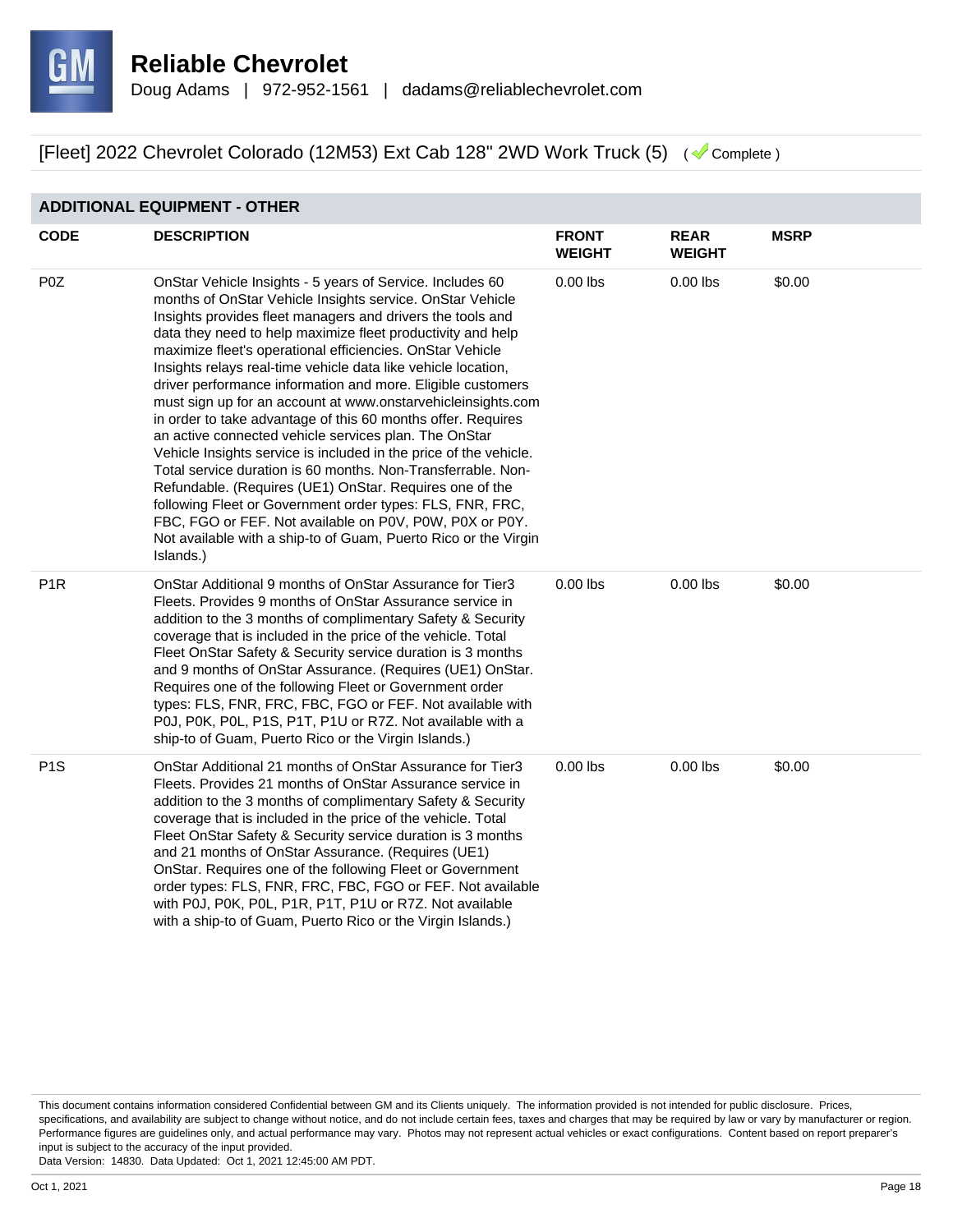

# **ADDITIONAL EQUIPMENT - OTHER**

| <b>CODE</b>      | <b>DESCRIPTION</b>                                                                                                                                                                                                                                                                                                                                                                                                                                                                                                                                                                                                              | <b>FRONT</b><br><b>WEIGHT</b> | <b>REAR</b><br><b>WEIGHT</b> | <b>MSRP</b> |
|------------------|---------------------------------------------------------------------------------------------------------------------------------------------------------------------------------------------------------------------------------------------------------------------------------------------------------------------------------------------------------------------------------------------------------------------------------------------------------------------------------------------------------------------------------------------------------------------------------------------------------------------------------|-------------------------------|------------------------------|-------------|
| P <sub>1</sub> T | OnStar Additional 33 months of OnStar Assurance for Tier3<br>Fleets. Provides 33 months of OnStar Assurance service in<br>addition to the 3 months of complimentary Safety & Security<br>coverage that is included in the price of the vehicle. Total<br>Fleet OnStar Safety & Security service duration is 3 months<br>and 33 months of OnStar Assurance. (Requires (UE1)<br>OnStar. Requires one of the following Fleet or Government<br>order types: FLS, FNR, FRC, FBC, FGO or FEF. Not available<br>with P0J, P0K, P0L, P1R, P1S, P1U or R7Z. Not available<br>with a ship-to of Guam, Puerto Rico or the Virgin Islands.) | $0.00$ lbs                    | $0.00$ lbs                   | \$0.00      |
| P <sub>1U</sub>  | OnStar Additional 45 months of OnStar Assurance for Tier3<br>Fleets. Provides 45 months of OnStar Assurance service in<br>addition to the 3 months of complimentary Safety & Security<br>coverage that is included in the price of the vehicle. Total<br>Fleet OnStar Safety & Security service duration is 3 months<br>and 45 months of OnStar Assurance. (Requires (UE1)<br>OnStar. Requires one of the following Fleet or Government<br>order types: FLS, FNR, FRC, FBC, FGO or FEF. Not available<br>with P0J, P0K, P0L, P1R, P1S, P1T or R7Z. Not available<br>with a ship-to of Guam, Puerto Rico or the Virgin Islands.) | $0.00$ lbs                    | $0.00$ lbs                   | \$0.00      |
| R7Z              | OnStar Additional 57 months of OnStar Assurance for Tier3<br>Fleets. Provides 57 months of OnStar Assurance service in<br>addition to the 3 months of complimentary Safety & Security<br>coverage that is included in the price of the vehicle. Total<br>Fleet OnStar Safety & Security service duration is 3 months<br>and 57 months of OnStar Assurance. (Requires (UE1)<br>OnStar. Requires one of the following Fleet or Government<br>order types: FLS, FNR, FRC, FBC, FGO or FEF. Not available<br>with P0J, P0K, P0L, P1R, P1S, P1T or P1U. Not available<br>with a ship-to of Guam, Puerto Rico or the Virgin Islands.) | $0.00$ lbs                    | $0.00$ lbs                   | \$0.00      |
| R9Y              | Fleet Free Maintenance Credit. This option code provides a<br>credit in lieu of the free oil changes, tire rotations and<br>inspections for one maintenance service during 1st year of<br>ownership. The invoice will detail the applicable credit. The<br>customer will be responsible for all oil change, tire rotations<br>and inspections costs for this vehicle. (Requires one of the<br>following Fleet or Government order types: FBC, FBN, FCA,<br>FCN, FEF, FLS, FNR, or FRC. Not available with FDR order<br>types.) *CREDIT*                                                                                         | $0.00$ lbs                    | $0.00$ lbs                   | (\$33.75)   |
| VQ1              | Fleet processing option                                                                                                                                                                                                                                                                                                                                                                                                                                                                                                                                                                                                         | $0.00$ lbs                    | $0.00$ lbs                   | \$0.00      |
| VQ <sub>2</sub>  | Fleet processing option                                                                                                                                                                                                                                                                                                                                                                                                                                                                                                                                                                                                         | $0.00$ lbs                    | $0.00$ lbs                   | \$0.00      |
| VQ3              | Fleet processing option                                                                                                                                                                                                                                                                                                                                                                                                                                                                                                                                                                                                         | $0.00$ lbs                    | $0.00$ lbs                   | \$0.00      |

This document contains information considered Confidential between GM and its Clients uniquely. The information provided is not intended for public disclosure. Prices, specifications, and availability are subject to change without notice, and do not include certain fees, taxes and charges that may be required by law or vary by manufacturer or region. Performance figures are guidelines only, and actual performance may vary. Photos may not represent actual vehicles or exact configurations. Content based on report preparer's input is subject to the accuracy of the input provided.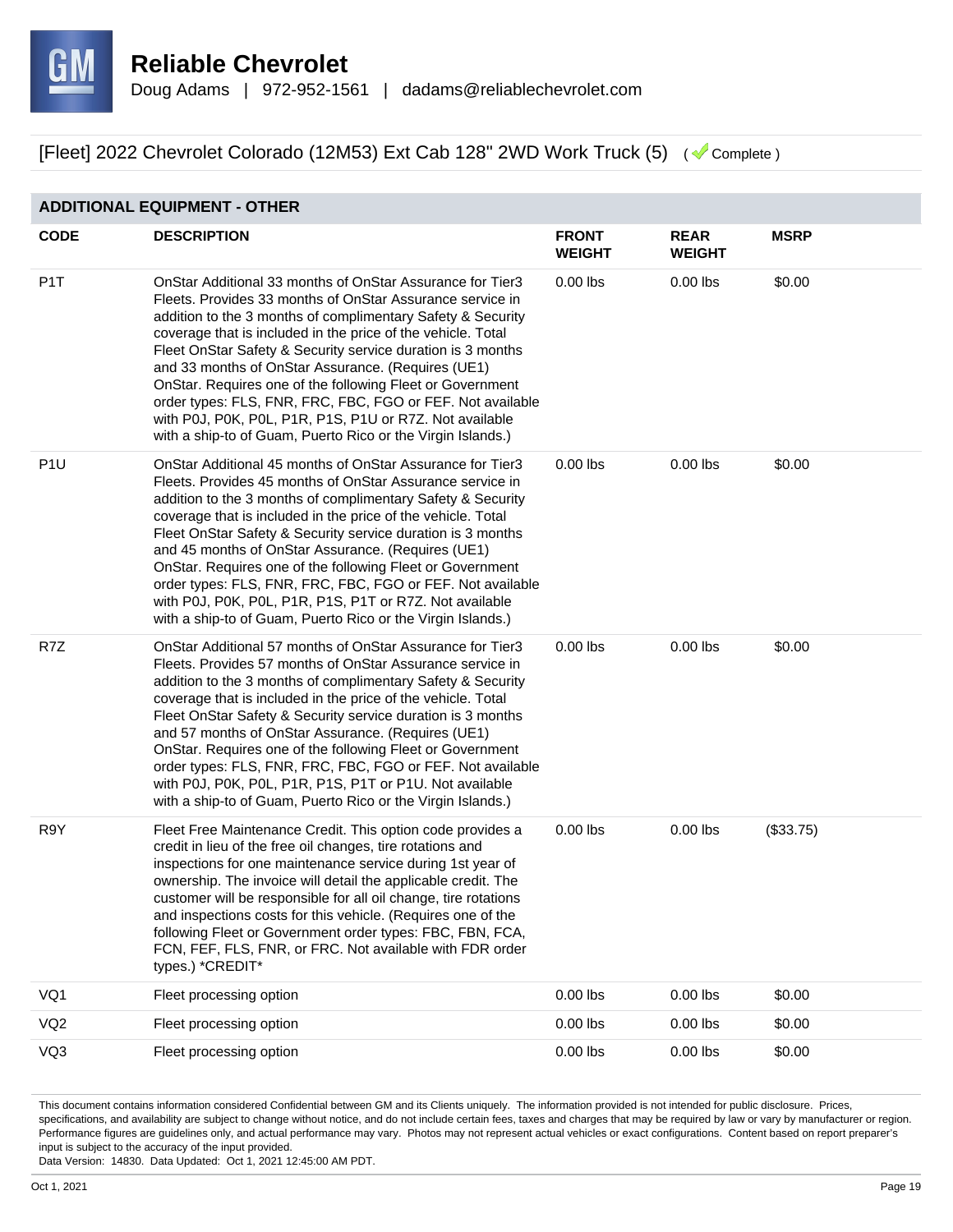

| <b>SHIP THRU CODES</b> |                                                                                                                                                                                                                                                                                    |                               |                              |             |
|------------------------|------------------------------------------------------------------------------------------------------------------------------------------------------------------------------------------------------------------------------------------------------------------------------------|-------------------------------|------------------------------|-------------|
| <b>CODE</b>            | <b>DESCRIPTION</b>                                                                                                                                                                                                                                                                 | <b>FRONT</b><br><b>WEIGHT</b> | <b>REAR</b><br><b>WEIGHT</b> | <b>MSRP</b> |
| Al <sub>2</sub>        | Ship Thru, Produced in Wentzville and shipped to Kranz<br>Automotive. Returned to Wentzville for shipping to final<br>destination (Not available with (CGN) spray-on bedliner.)                                                                                                    | $0.00$ lbs                    | $0.00$ lbs                   | \$0.00      |
| <b>CJE</b>             | Ship Thru, Produced at Wentzville Assembly and shipped to<br>KC Truck Systems, Kansas City, MO and return to Fairfax<br>Assembly for final shipment (Not available with (CGN) spray-<br>on bedliner.)                                                                              | $0.00$ lbs                    | $0.00$ lbs                   | \$0.00      |
| SVQ                    | Ship Thru, Produced in Wentzville and shipped to Canfield<br>Equipment. Returned to Lansing Delta for shipping to final<br>destination (Not available with (CGN) spray-on bedliner.)                                                                                               | $0.00$ lbs                    | $0.00$ lbs                   | \$0.00      |
| <b>TBM</b>             | Ship Thru, Produced in Wentzville and shipped to Adrian<br>Steel (Not available with (CGN) spray-on bedliner.)                                                                                                                                                                     | $0.00$ lbs                    | $0.00$ lbs                   | \$0.00      |
| <b>TBQ</b>             | Ship Thru, Produced in Wentzville and shipped to Auto Truck<br>Group (Not available with (CGN) spray-on bedliner.)                                                                                                                                                                 | $0.00$ lbs                    | $0.00$ lbs                   | \$0.00      |
| TD <sub>4</sub>        | Ship Thru, Produced at Wentzville Assembly and shipped to<br>Dejana Truck Equipment, Kansas City, MO and Return to<br>Wentzville Assembly for final shipment (Not available with<br>(CGN) spray-on bedliner.)                                                                      | $0.00$ lbs                    | $0.00$ lbs                   | \$0.00      |
| TP <sub>0</sub>        | Ship Thru, Produced in Wentzville Assembly and shipped to<br>American Fleet Solutions, Lone Jack, MO and Return to<br>Fairfax Assembly for final shipment. (Not available with (CGN)<br>spray-on bedliner.)                                                                        | $0.00$ lbs                    | $0.00$ lbs                   | \$0.00      |
| <b>TVY</b>             | Ship Thru, Produced and shipped to Anchorage VDC then to<br>TK Services and returned to Anchorage VDC for shipping to<br>final destination Available only to orders with a final Ship-To<br>Code for State of Alaska Dealers only (Not available with<br>(CGN) spray-on bedliner.) | $0.00$ lbs                    | $0.00$ lbs                   | \$0.00      |
| <b>VAC</b>             | Ship Thru, Produced in Wentzville Assembly and shipped to<br>Alt. Fuel Innovations LLC, Kansas City, MO and Return to<br>Fairfax Assembly for final shipment (Not available with (CGN)<br>spray-on bedliner.)                                                                      | $0.00$ lbs                    | $0.00$ lbs                   | \$0.00      |
| VAD                    | Ship Thru, Produced in Wentzville and shipped to Leggett and<br>Platt/Masterack. (Not available with (CGN) spray-on bedliner.)                                                                                                                                                     | $0.00$ lbs                    | $0.00$ lbs                   | \$0.00      |
| VAL                    | Ship Thru, Multiple handling charge, (CGN) spray-on bedliner,<br>Ship to Auto Truck Group, O'Fallon, MO, Return to Wentzville<br>Assembly for final shipment (Requires (CGN) spray-on<br>bedliner.)                                                                                | $0.00$ lbs                    | $0.00$ lbs                   | \$0.00      |
| <b>VAR</b>             | Ship Thru, Produced in Wentzville and shipped to Midway<br>(Not available with (CGN) spray-on bedliner.)                                                                                                                                                                           | $0.00$ lbs                    | $0.00$ lbs                   | \$0.00      |

This document contains information considered Confidential between GM and its Clients uniquely. The information provided is not intended for public disclosure. Prices, specifications, and availability are subject to change without notice, and do not include certain fees, taxes and charges that may be required by law or vary by manufacturer or region. Performance figures are guidelines only, and actual performance may vary. Photos may not represent actual vehicles or exact configurations. Content based on report preparer's input is subject to the accuracy of the input provided.